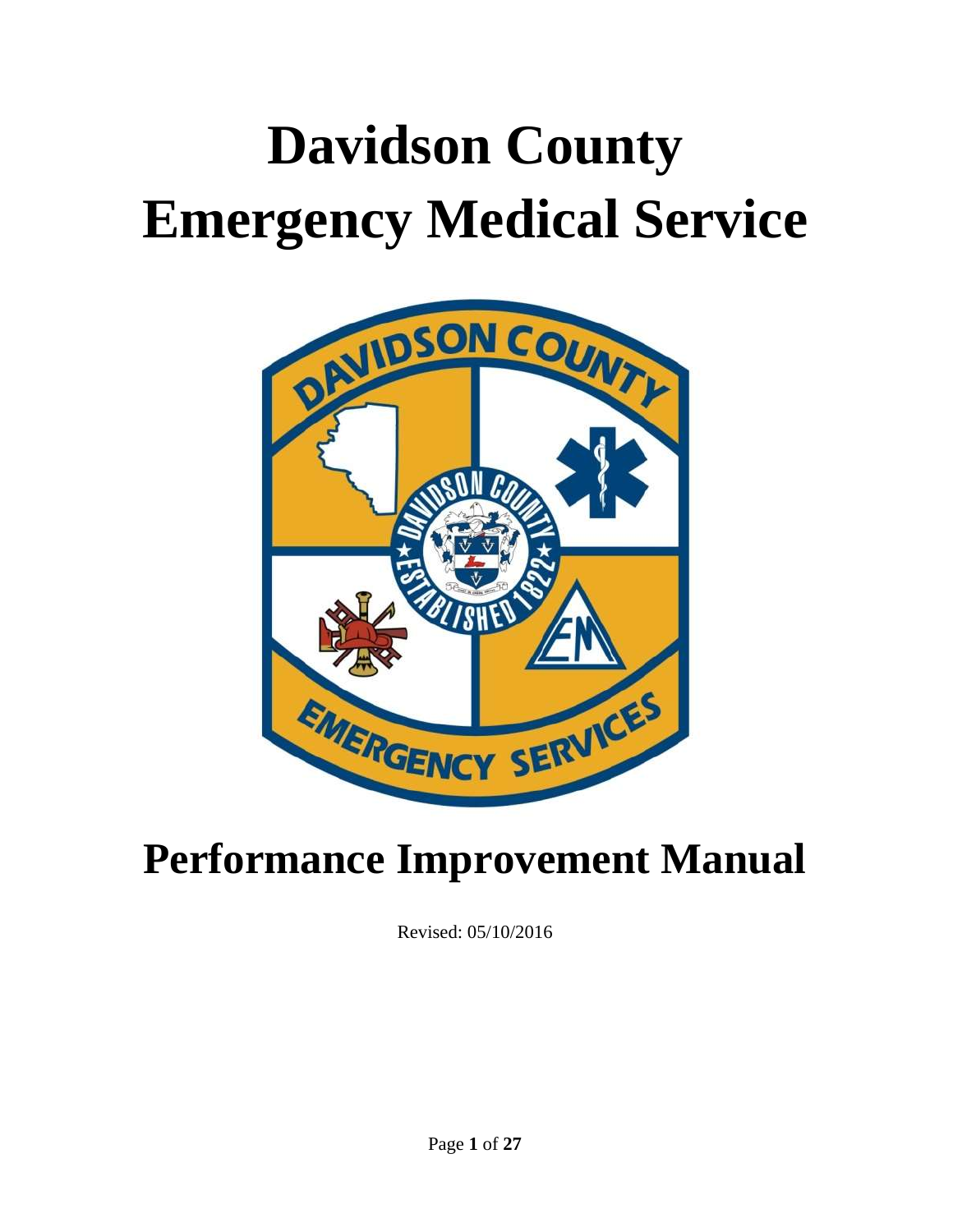# *Table of Contents*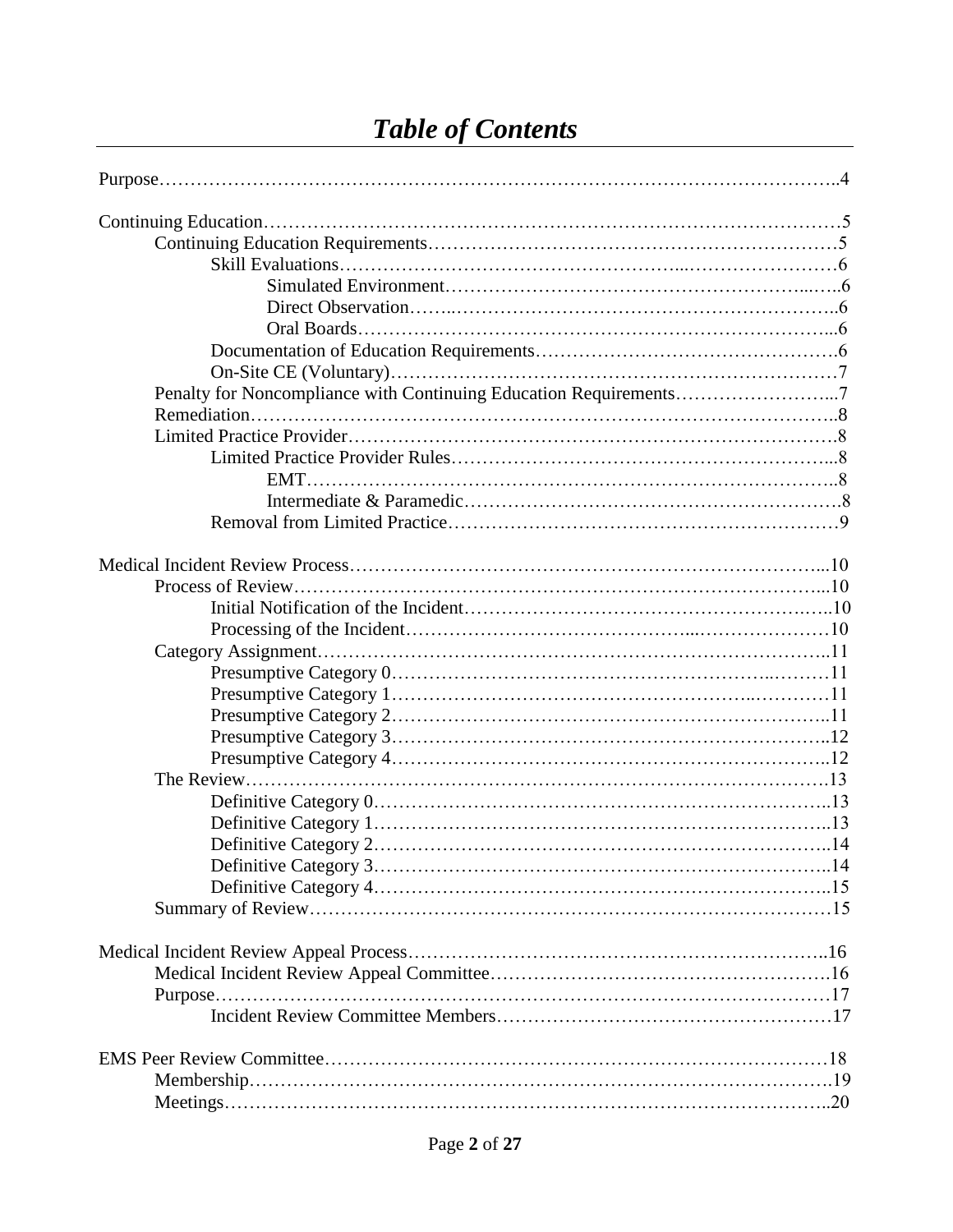| 23 |
|----|
|    |
|    |
|    |
|    |
|    |
|    |
|    |
| 26 |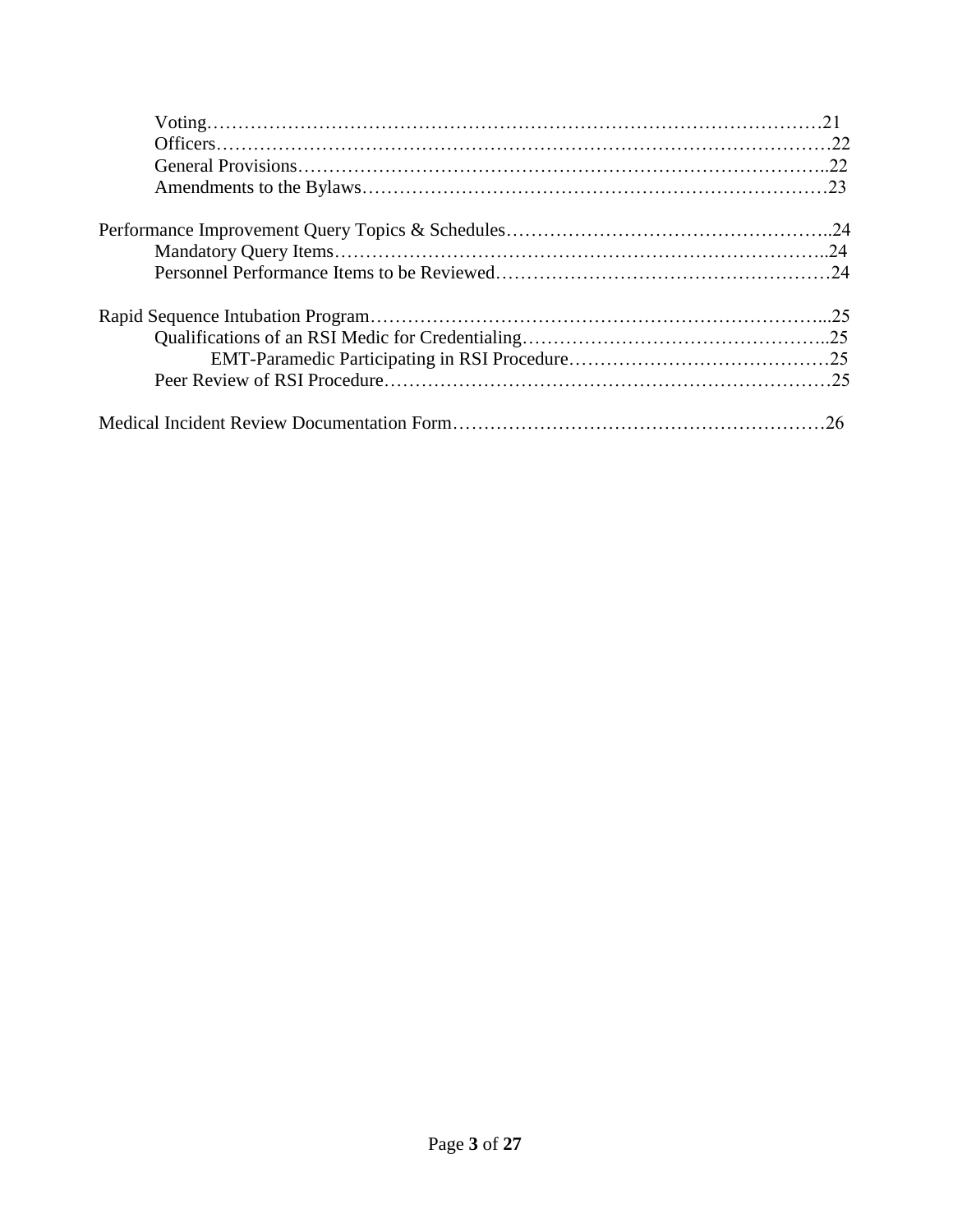# **Purpose**

The purpose of Davidson County Emergency Medical Services is to ensure the delivery of high quality, safe, and appropriate medical care to all citizens and visitors within Davidson County and beyond when mutual aid is requested. In order to promote this standard a system shall be in place to assess, monitor, identify, correct, and improve our performance in a variety of ways.

This manual will follow the standards adopted and approved by the North Carolina Office of Emergency Medical Services and the North Carolina Chapter of Emergency Physicians' guidelines for EMS Performance Improvement. This manual also encompasses our entire EMS system including ALS/BLS providers and first responders.

In general, our first standard for Performance Improvement begins with each Davidson County EMS provider and first responder. Each individual is responsible for critically assessing their own daily performance and should seek ways to improve their performance. They may do this by protocol review, critical review with their crew-partner, self-based study and / or solicit the assistance of our Field Training Officers, Shift Supervisors, or EMS Operations Manager.

Second, our EMS Review Technician reviews call reports daily for quality, completeness, and protocol compliance. The EMS Operations Manager may also assist in this review. This immediate review serves to identify problems unrecognized by the crew.

Third, the Shift Supervisors, EMS Operations Manager, Field Training Officers, or the Medical Director may at times respond to scenes to assist and assess care rendered by EMS providers.

Fourth, hospital providers may at times identify instances where our providers may have an opportunity to learn and enhance their skills and / or performance. One example is STEMI, Stroke and Trauma program reviews.

Fifth, First Responders, Fire Department personnel and Law Enforcement personnel may note issues where our performance may be improved. The public at large may note issues where our performance may be improved as well.

Lastly, a Peer Review Committee serves as the final oversight and review entity for Davidson County's EMS system.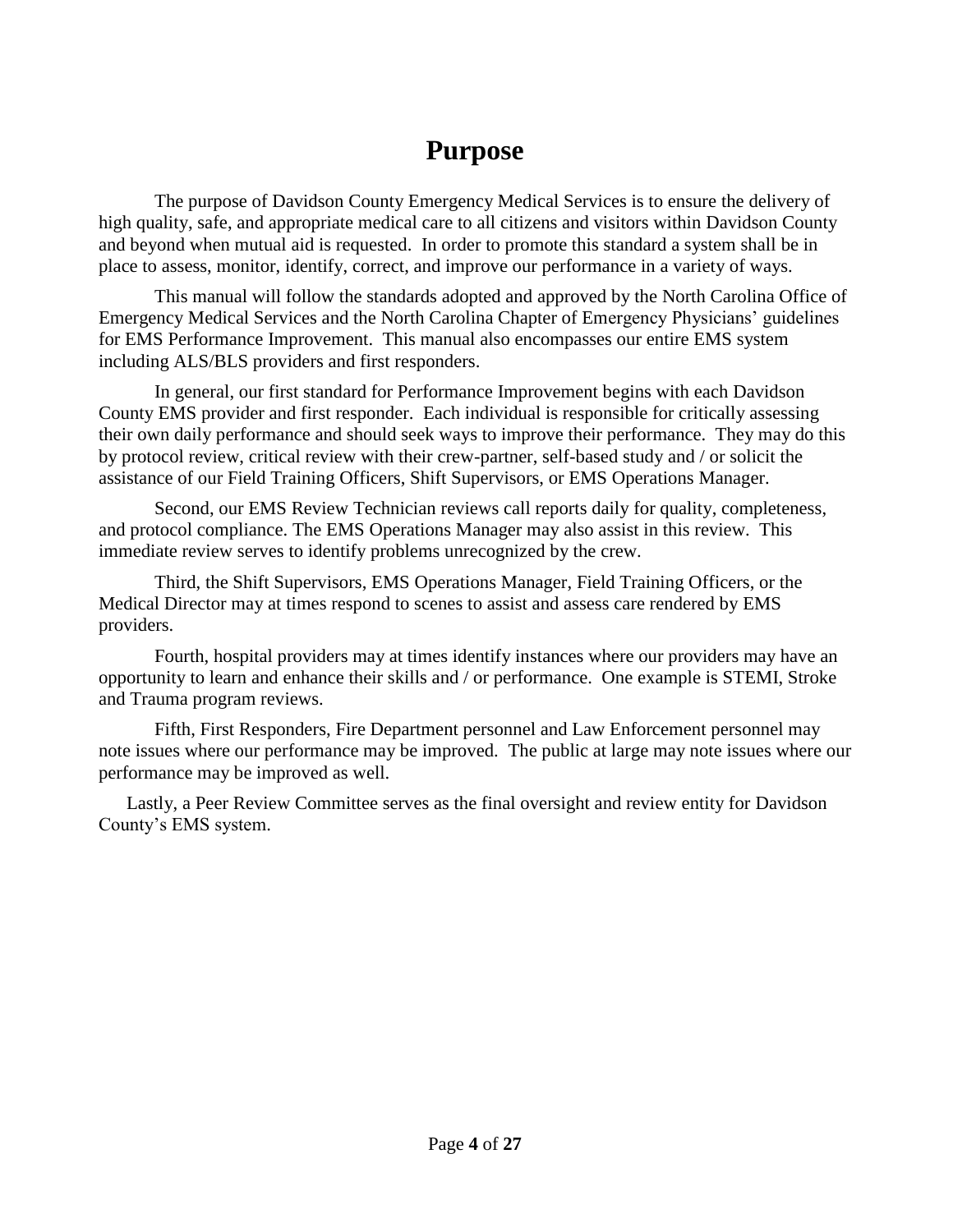# **Continuing Education**

Continuing Education (CE) is the foundation for delivery of quality medical care. CE is designed to help deliver new information, refresh knowledge, and improve patient care overall. This will be accomplished by a thorough QA/QI process that will help identify areas of potential weakness and/or infrequently encountered topics and skills. To this end, CE at DCEMS will be TOPICAL in nature and not driven by an hourly or monthly limit. As topics and areas are identified by the Medical Director, or Operational Staff, they will be added to the CE system for completion.

All topics will be identified with a required completion date, generally allowing 30 days for completion. However, there may be critical topics that require a shorter completion date due to the nature of the issue. Any employee who fails to complete any topic by the required due date will be subject to disciplinary action as outlined in the Medical Incident Review Process discussed later in this document.

Every reasonable effort will be made by the Educational Coordinator to facilitate the release of a training calendar providing advance notice of the identified CE topics and schedules. However, the Educational Coordinator and/or Medical Director has the ability to add to, remove, or otherwise alter the CE schedule as necessary to provide the highest quality CE program possible for DCEMS.

#### Continuing Education Requirements

All NCOEMS credentialed DCES employees shall maintain and keep up to date with required CE hours and topics through the DCES CE program along with annual required training.

Participation in the online DCES CE program is required for DCEMS employees. This may be completed while on-duty. Topics are normally available for an entire month to allow sufficient time for completion.

DCES CE is delivered in a hybrid format. Topics and education are provided online along with periodic hands-on skills evaluations.

Occasional mandatory in classroom training may be held for equipment, protocol or procedure updates, or specialized training.

DCES will maintain training records of in-house training that is provided and will re-credential DCEMS employees that meet the NCOEMS and DCES requirements for re-credentialing.

Personnel that become delinquent in CE or fail to meet mandatory training requirements shall be subject to disciplinary action.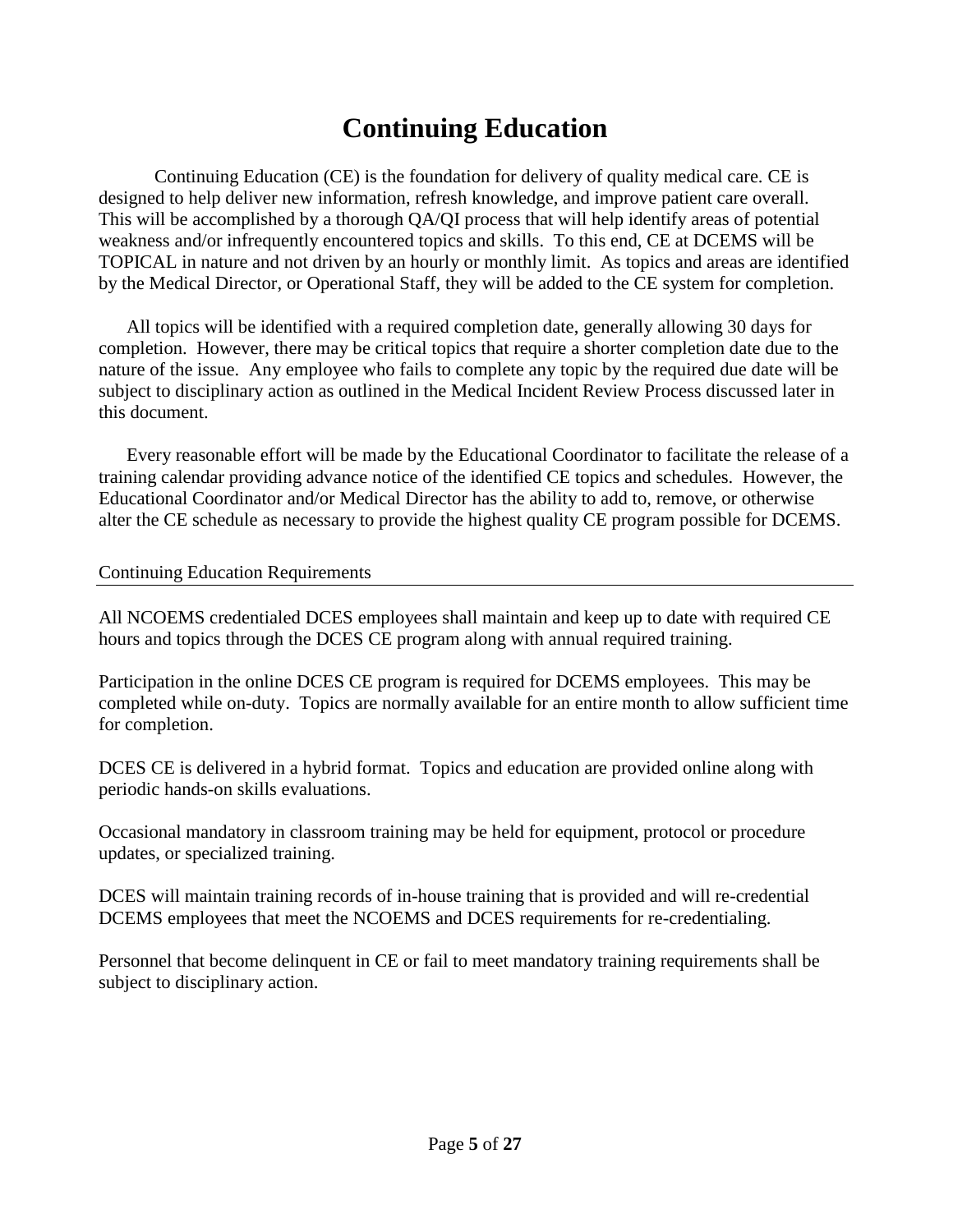## **Skill Evaluations**

#### *Simulated Environment*

At a minimum, each provider will be required to complete a Technical Scope of Practice Evaluation (TSOPE) on a biennial (every other year) basis. The EMS Operations Manager and/or Medical Director may choose to require TSOPEs on a more frequent basis as they see fit.

Skill evaluations will be completed by an FTO. When a skill component has been identified as necessary, the EMS Operations Manager will develop a comprehensive assessment, approved by the Medical Director, and designed to evaluate the providers' skill competency. Providers will be required to satisfactorily complete each skill assessment. The FTOs will be required to complete the assessment with exemplary performance prior to assessing other providers.

Any personnel scoring less than the required minimum or otherwise having an "unsatisfactory" performance will have his/her performance reviewed by the EMS Operational Manager and Medical Director for determination of a Remediation Action Plan (RAP).

#### *Direct Observation*

All personnel will have their affective and psychomotor skills evaluated by Direct Observation at a minimum of biennial (every other year) or more frequent intervals as determined by the Medical Director, Shift Supervisor, and/or Operations Manager.

Direct Observation evaluations will be performed under the supervision of the EMS Operations Manager, Medical Director, or an FTO while the provider is actually performing patient care and interacting with the public.

#### *Oral Boards*

Oral Boards will be administered at the discretion Medical Director and/or on the recommendation of the Field Training Officers, Shift Supervisors, or Operations Manager.

### **Documentation of Education Requirements:**

The EMS Operations Manager will maintain documentation of employee completion for each CE Topic, skill review, TSOPE, or skill work performed within the Davidson County CE system.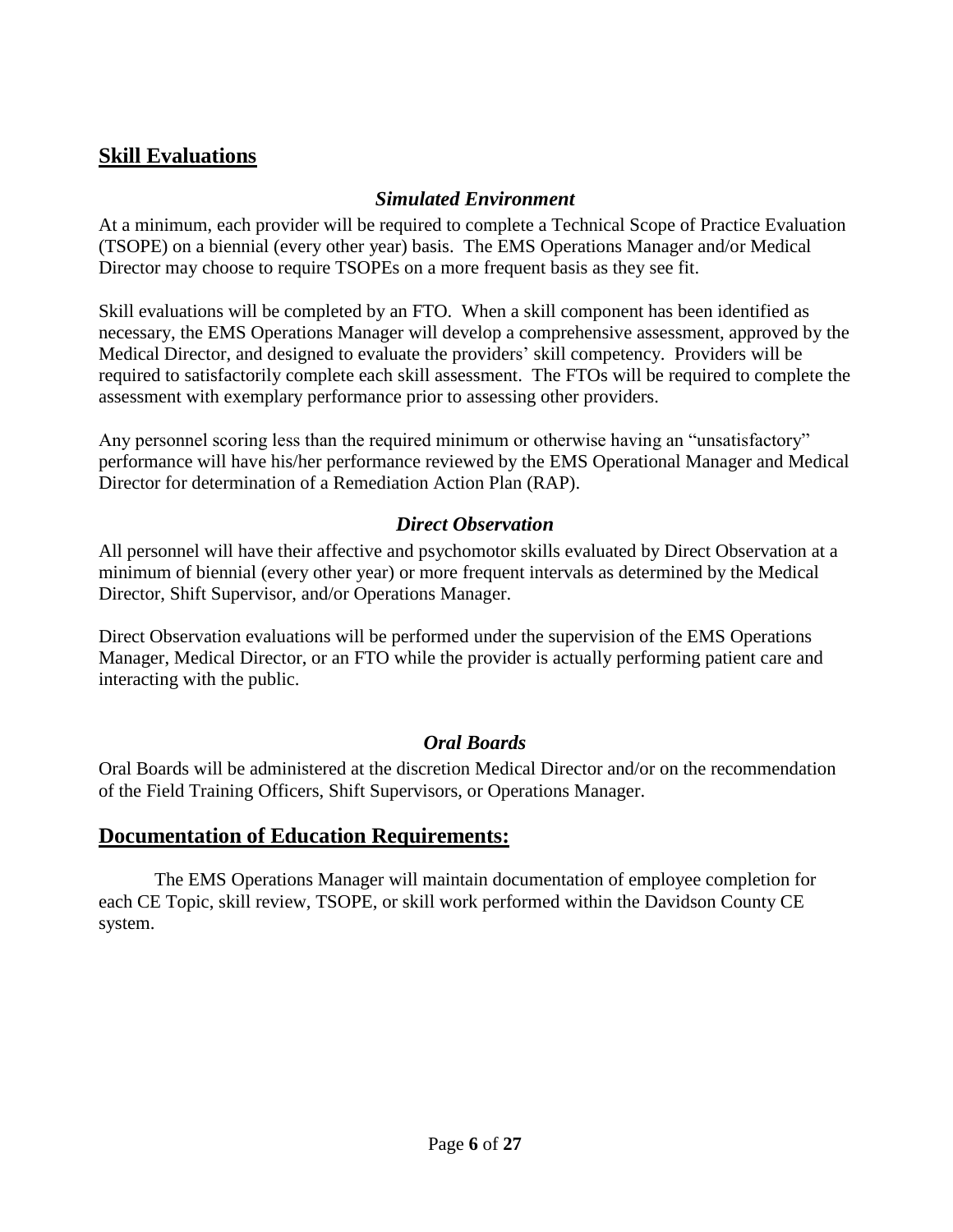### **On-Site CE (Voluntary):**

At times, guest speakers may be brought in to deliver lectures and/or skill demonstrations in a traditional classroom setting. Unless otherwise advertised and noted, attendance at these sessions will be **voluntary**, as the required session will be delivered through DCEMS' online delivery method.

All employees in attendance must sign the attendance roster presented by the EMS Operations Manager to receive credit for attendance. Attendance will be noted in DCEMS' Online CE as confirmation of attendance and to allow the employee the ability to determine if he/she has completed the requirement for that topic.

Attendance at any on-site CE will meet the requirement for that particular topic; therefore these employees will not have to complete specific online portions of this topic. However, it does not exempt the employee from any online assignment, assessment, interactivity, etc. that the Medical Director or EMS Operations Manager has clearly identified as mandatory for all employees.

# *Penalty for Noncompliance with Continuing Education Requirements:*

The EMS Operations Manager will compile each provider's CE completion during the calendar year. This information will be available in the DCEMS Online CE System for the provider to review. Failure to complete any topic by the required due date will result in the following:

- 1<sup>st</sup> incident: Email notification
- 2<sup>nd</sup> incident: Email notification with cc to Shift Supervisor
- 3<sup>rd</sup> incident: Email notification with cc to Shift Supervisor, Medical Director, & letter to file

Once a provider has been notified that he/she is delinquent, he/she will be given a reasonable deadline to complete any delinquencies. If the provider does not meet the requirements by the assigned deadline, he/she will be referred to the EMS Peer Review Committee and assigned a "Presumptive Category 1".

Providers consistently delinquent in CE completion may be subject to escalated disciplinary procedures as seen fit by the EMS Operations Manager and/or Medical Director.

These actions are actions taken by the Peer Review Committee, this does not preclude actions taken by Davidson County Emergency Services Administration for GOG and County Policy violations.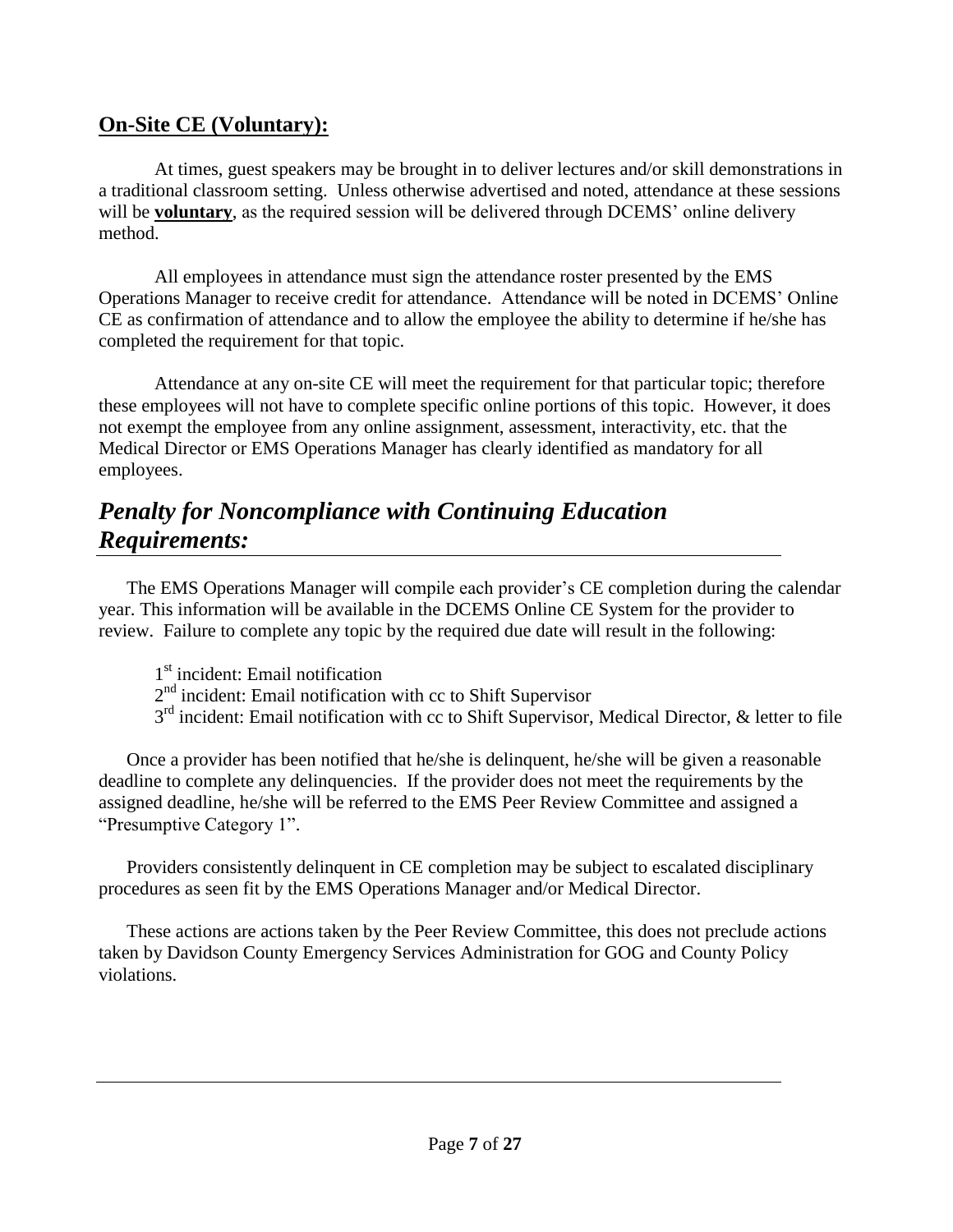# *Remediation*

The EMS Operations Manager along with the Medical Director will form a customized Remediation Action Plan (RAP) for any employee who has been identified as weak in any particular area. This includes but is not limited to areas identified by QA/QI, Direct Observation, TSOPE, or other skill assessments.

Upon completion of the remediation plan the employee will be reevaluated for improvement by the EMS Operations Manager, Medical Director, or their designee. If unsatisfactory progress/improvement is identified, the Medical Director and EMS Operations Manager may decide upon further remediation or necessary corrective action. Additionally, after thorough review the Medical Director may choose to:

- Revoke the Provider's EMS credential in the Davidson County EMS system
- Reduce the Provider's EMS credential in the Davidson County EMS system
- Refer the provider to the EMS Peer Review Committee as a "Presumptive Level 2"
- Additional recommendations as he/she deems necessary

# *Limited Practice Provider*

An employee may have his/her provider status placed on limited practice by the Medical Director at any point he/she deems necessary or at the advice of the EMS Peer Review Committee during the Medical Incident Review Process.

New employees will automatically be placed on limited practice unless deemed unnecessary and is thoroughly documented by the EMS Operations Manager and approved by the Medical Director.

All limited practice providers will have a limited practice release plan identified and agreed upon by the EMS Operations Manager and Medical Director. This plan will outline the objectives necessary for the provider to meet prior to being released from limited practice. These objectives may include, but are not limited to, items such as:

- Ride Time
- Skill Completion
- Remediation Completion
- TSOPE Completion
- FTO Recommendation
- Oral Board

### **Limited Practice Provider Rules**

#### *EMT*

Limited practice EMT providers may only function with an FTO. If an FTO is not available, the EMT shall not be allowed to function within the DCEMS System.

#### *Intermediate & Paramedic*

Page **8** of **27**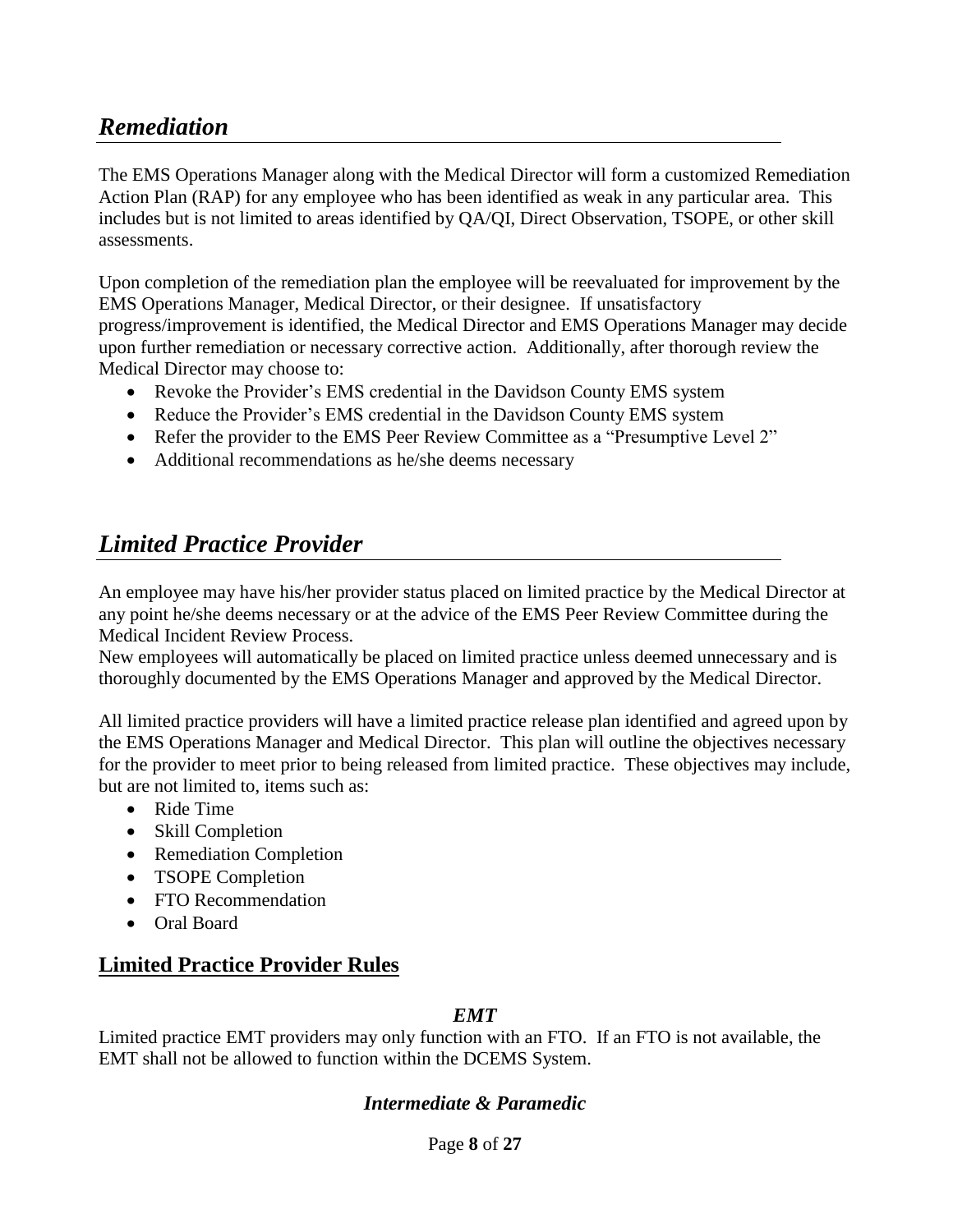Limited practice Intermediates and Paramedics may only function at their provider level in the presence of an FTO. In the event staffing issues require the Limited Practice Provider to ride with anyone other than an FTO, the **partner MUST be a Paramedic** and the **Limited Practice Provider may only function as an EMT.**

# **Removal from Limited Practice**

Once the provider on limited practice has completed his/her limited practice release plan, all documentation will be forwarded to the EMS Operations Manager. All documentation will be reviewed and forwarded to the Medical Director for review. The Provider will have his/her limited practice status removed upon notification by either the Medical director or EMS Operations Manager.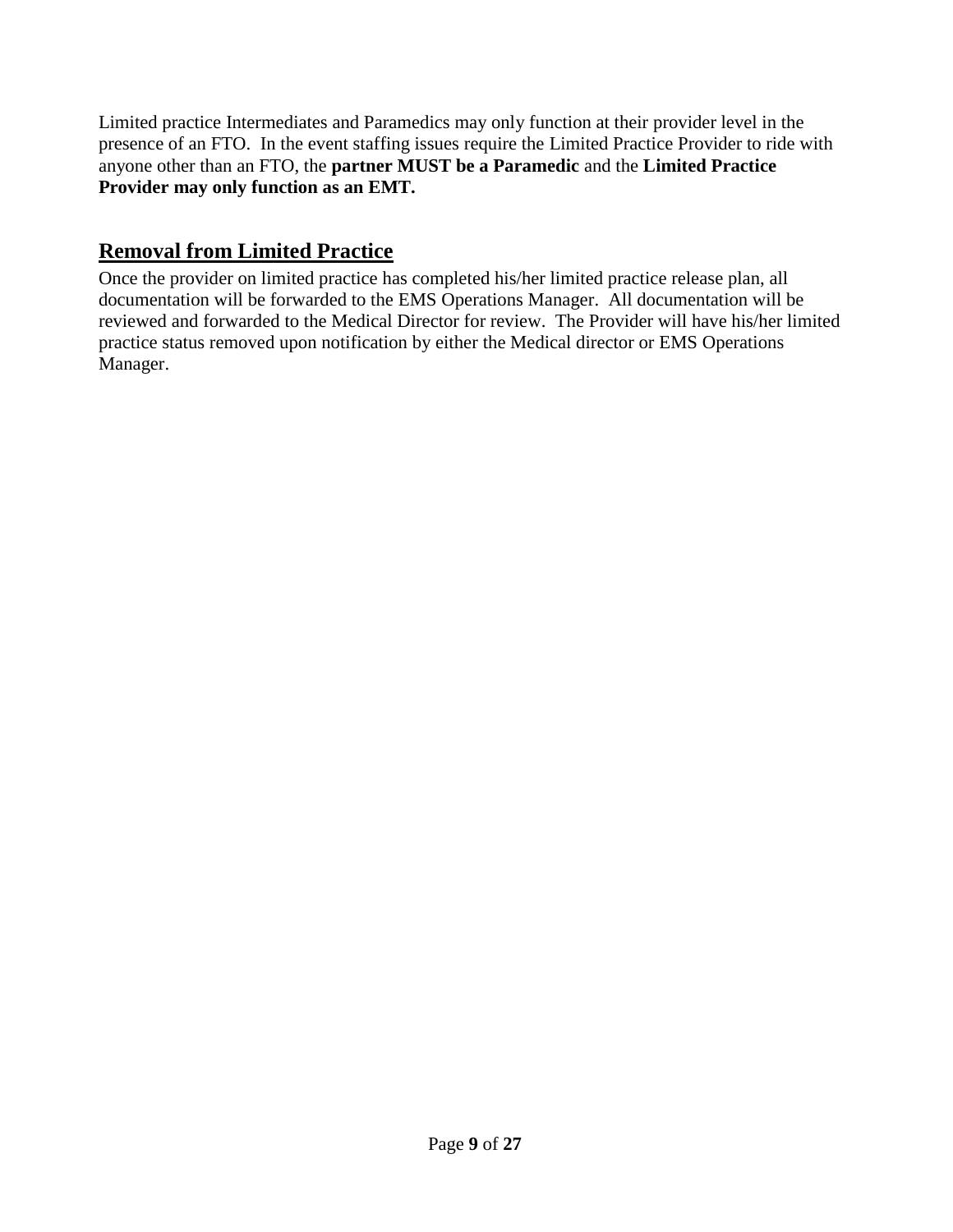# **Medical Incident Review Process**

The Medical Incident Review Process is designed to create a standard review algorithm that is consistent and appropriate for every incident in question. The following components of the process include:

- 1. A standard algorithm for data retrieval, documentation, review and outcome measures for each category of incident.
- 2. A standard nomenclature that defines and characterizes the severity of an incident on initial presentation and final review.
- 3. An Incident and Peer Review Committee with defined roles and responsibilities for each member.
- 4. An outcome and remediation process.
- 5. An appeal process for conflict resolution.

# *Process of Review*

## **Initial Notification of the Incident:**

An incident can be identified by one of several different methods including, but not limited to:

- Phone calls
- In person
- e-mail
- Written concern
- **QA/QI** review

Personnel who receive information regarding a possible performance issue should direct the source to the Shift Supervisor, or EMS Operations Manager. Either may seek additional information from the source and will document the issue using the "Conflict/Complaint Resolution" form found on page 7-3 and 7-4 of the GOG.

### **Processing of the Incident:**

Incidents can range from minor to severe. Whereas minor issues may be addressed by a simple phone call for purposes of clarification, critical issues may require additional data input, documentation and in-depth discussion. Inquiries may be received through a multitude of sources including the Shift Supervisors, 911 Communications, Field Training Officers, EMS Operations Manager, or Medical Director. Regardless of person receiving the inquiry this information should then be forwarded to the EMS Operations Manager to assure quality assurance parameters. The EMS Operations Manager will review the incident to determine if the issue is Operations or Training and consult the Medical Director to begin the investigative process.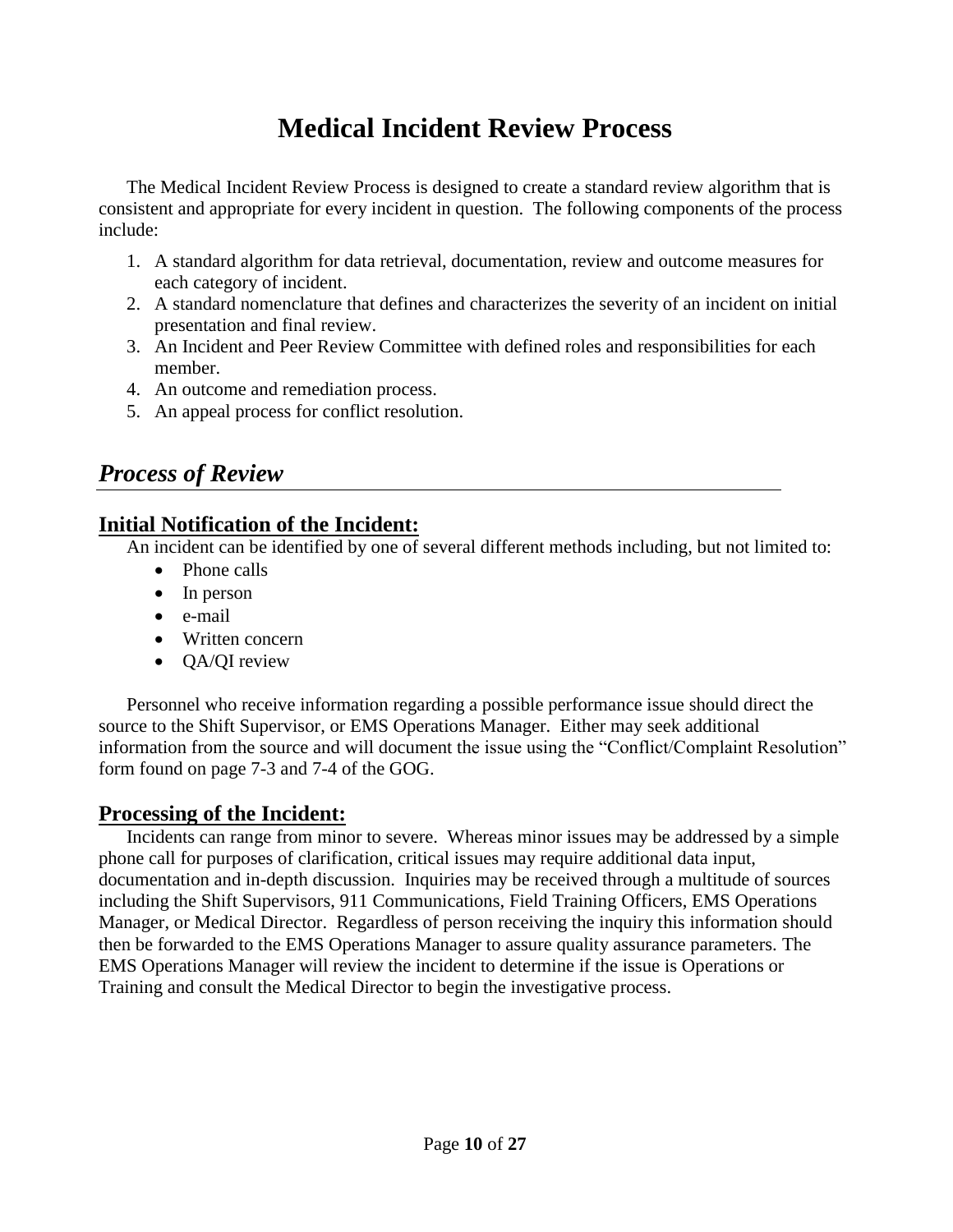# *Category Assignment:*

Consensus will be reached, including the Medical Director (Categories 2, 3, and 4), to assign the appropriate Presumptive Category. The following outline describes the five (5) categories. Examples and time frame for formal review are included.

### **Presumptive Category 0**

No substandard care No identifiable patient injury Determined to be an operational specific issue

#### **Time Frame**

Review will be completed and submitted to appropriate Shift Supervisor for follow-up as he/she sees fit.

#### **Presumptive Category 1**

Minor substandard care with no or benign consequences for the patient requiring no specific treatment or intervention

*Examples:* 

- *Walking patient to unit where inappropriate.*
- *Failure to bring required equipment to the patient.*
- *Not providing or attempting to provide appropriate level of care.*
- *Medication errors that don't have the potential to result in harm*
- *Non-compliance with Continuing Education*

#### **Time Frame**

Barring unforeseen or unanticipated delays, the review process will take place at the next scheduled EMS Peer Review Committee meeting.

### **Presumptive Category 2**

Moderate substandard care where the potential for adverse patient outcome exists but did not occur, or the likely condition was unchanged by the personnel's actions.

*Examples:* 

- *Not bringing ECG monitor to STEMI patient*
- *Inappropriate medicine administration with potential for harm*
- Incorrect medication dose or inappropriate route of medication administration with potential *for harm*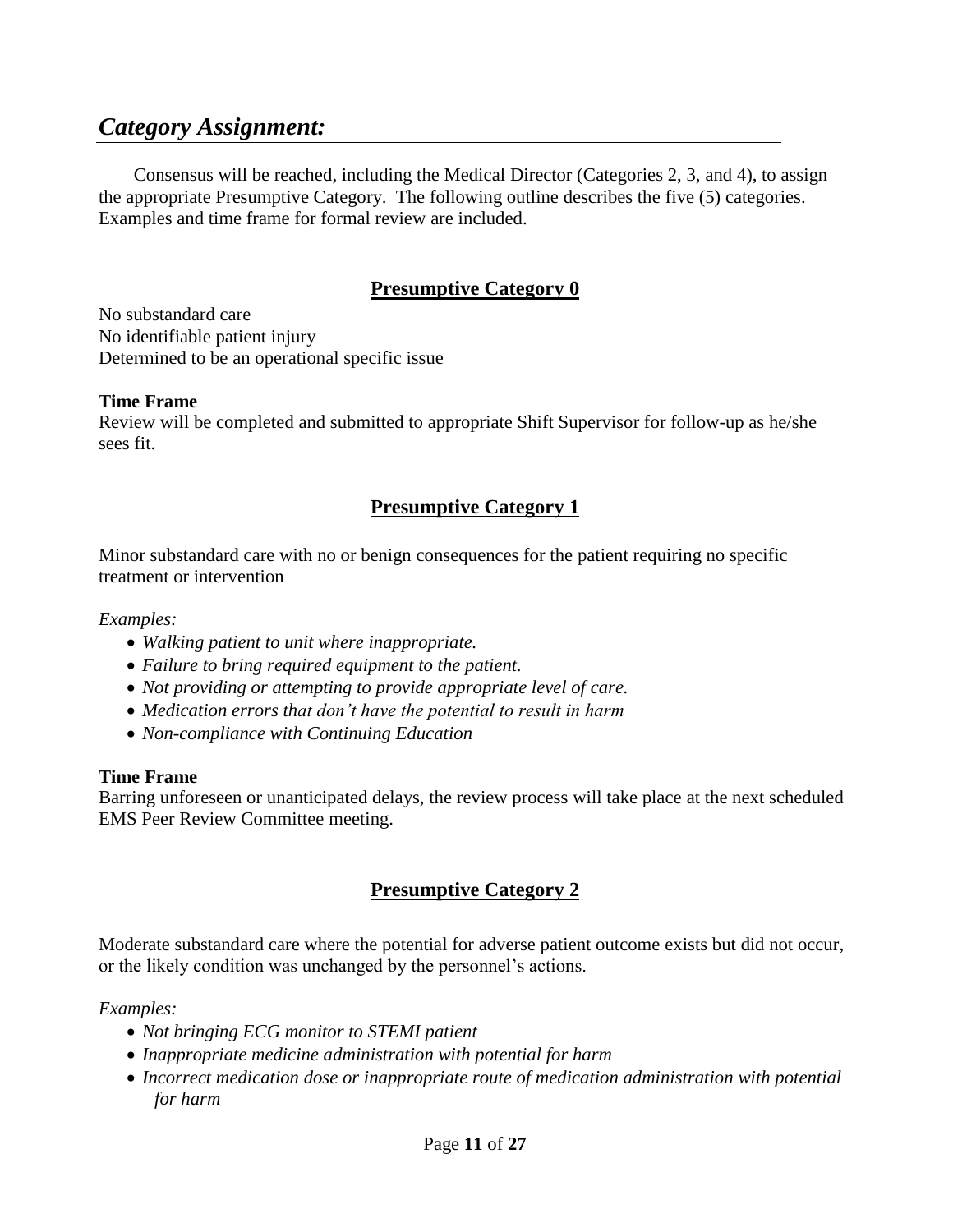- *Utilizing inappropriate protocol for patient condition*
- *Prolonged scene times with STEMI, CVA and/or Trauma related incident*
- *Protocol deviation without orders*

#### **Time Frame**

Barring unforeseen or unanticipated delays, the review process will take place at the next scheduled EMS Peer Review Committee meeting.

### **Presumptive Category 3**

Moderate to serious substandard care with temporary impairment in patient condition Moderate to aggressive medical intervention required to treat or reverse the condition May involve hospitalization or invasive corrective therapy No permanent irreversible patient disability attributable

#### *Examples:*

- *Failure to recognize an esophageal intubation in a patient where survival is not probable*
- *Inappropriate medication administration resulting in patient detriment*
- *Performing medical acts or procedures not within the scope of practice for the individual's credential level*

#### **Time Frame**

Barring unforeseen or unanticipated delays, the review process will take place within five (5) business days from the initial report or discovery.

#### **A Presumptive Category 3 will result in the immediate revocation of ALS privileges pending the completion of the investigation.**

### **Presumptive Category 4**

Serious or fatal substandard care with permanent patient impairment Irreversible injury or serious impairment resulting from substandard care Personnel's action or failure to act is not consistent with standard prehospital care and likely contributed to the adverse patient outcome, which involves loss of limb, permanently impaired bodily function, or death

#### *Examples:*

 *Failure to recognize an obvious life threat that results in a non-transport and patient decompensates without supporting evidence of the provider exhausting all efforts in convincing the patient to allow transport.*

- *Unnecessarily prolonged scene time in trauma patient who requires immediate and definitive in-hospital care.*
- *Failure to recognize an esophageal intubation in a patient where survival is probable.*
- *Failure to recognize and treat a lethal arrhythmia resulting in death.*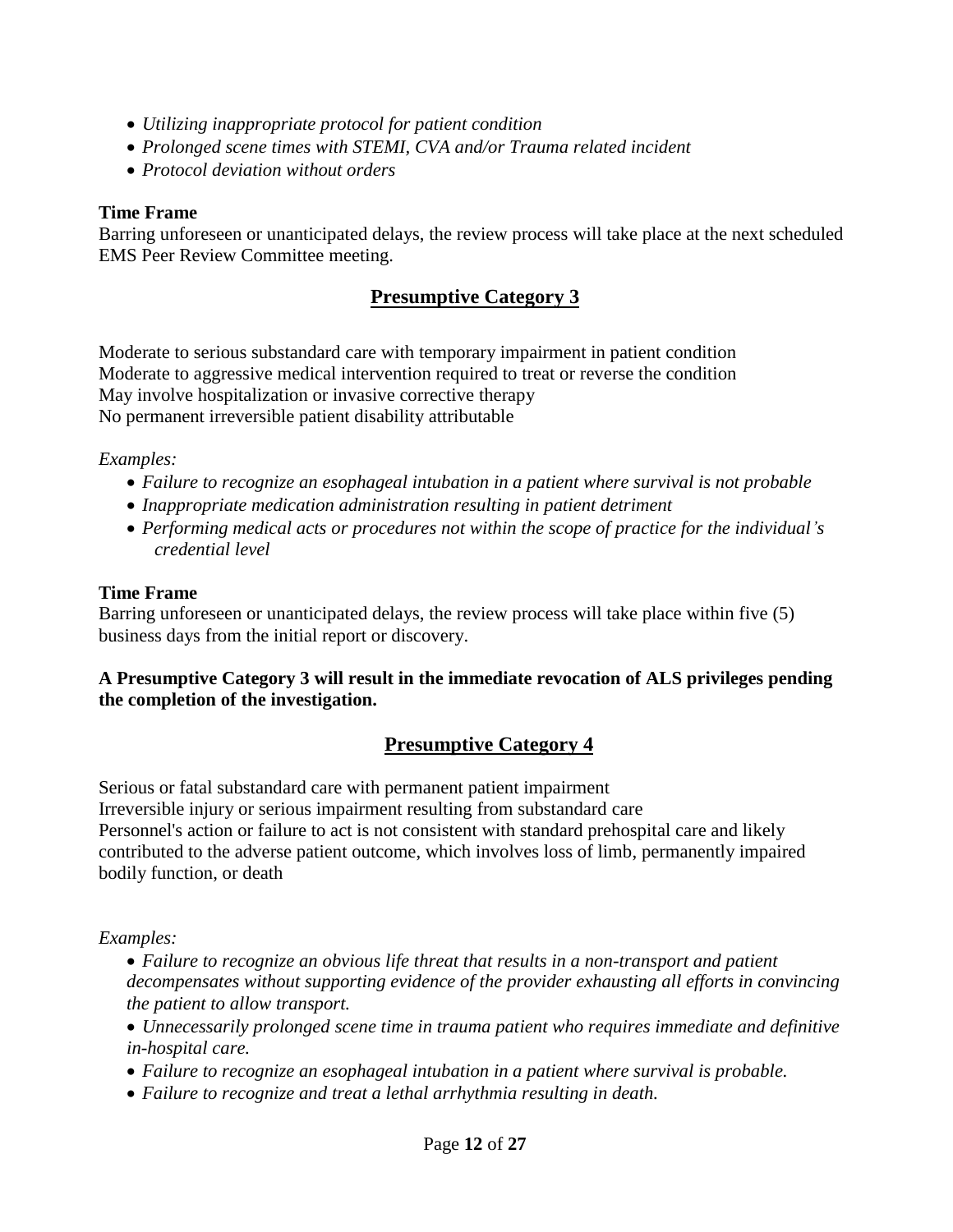- *Administering medications not approved by EMS system.*
- *Administering a lethal dose (outside approved dosing regimen) of any medication*

#### **Time Frame**

Barring unforeseen or unanticipated delays, the review process will take place within 3 business days from initial report or discovery.

#### **A Presumptive Category 4 will result in the immediate revocation of all patient care activity pending further investigation.**

### *The Review*

All Presumptive Category 2, 3, and 4 incidents will require a formal EMS Peer Review Committee meeting. Those incidents categorized as 0 and 1 may only require consultation between committee members without convening a formal committee meeting, although a formal review may be conducted at any time.

All providers involved will have the opportunity to describe and discuss their recollections of the incident and any rationale for their performance. Committee members will have the opportunity to ask any relevant questions to assist them in determining the appropriateness of the provider's actions.

Once all of the information is presented, the committee will discuss the case in closed-door session. A consensus decision will be made with reference to the outcome and recommendations.

Each incident will be assigned a Definitive Category as described below along with disciplinary measures and remediation.

#### **Definitive Category 0**

No substandard care. No identifiable patient injury. Personnel's action or failure to act is consistent with standard pre-hospital care.

#### **Action:**

• No further action.

### **Definitive Category 1**

Minor substandard care with no or benign consequences for the patient requiring no specific treatment or intervention

Personnel's action or failure to act is not consistent with standard pre-hospital care, but no effect is noted on patient outcome.

#### **Action:**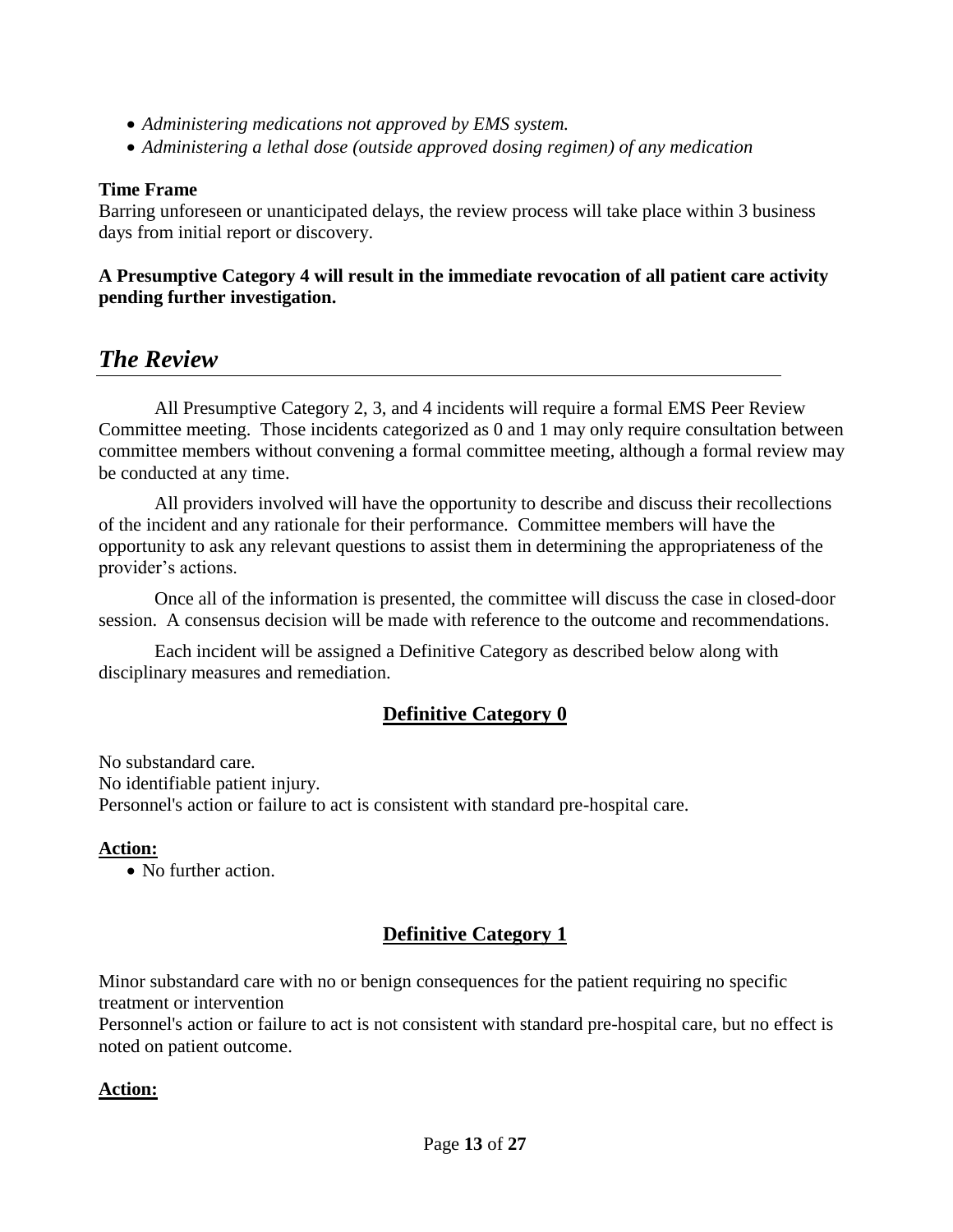- Three (3) or more definitive category 1 offenses in a 12-month period will cause the provider to be placed on limited practice for three (3) months
- Oral exam at the end of six (6) months
- Letter to file

### **Definitive Category 2**

Moderate substandard care where the potential for adverse patient outcome exists but did not occur, or the likely condition was unchanged by the personnel's actions.

Personnel's action or failure to act is not consistent with standard pre-hospital care, but no effect is noted on patient outcome.

#### **Action:**

- Provider will be placed on limited practice and must function with an FTO for a minimum of 10 shifts (240hrs)
- Provider may function as an EMT if not with an FTO; however, the time does not count toward the required hours.
- Oral exam at the end of the limited practice period at the discretion of the Medical Director
- Letter to file.
- Three (3) Category 2 events in an 18-month period may result in revocation of ALS credentials in the Davidson County system.
- Two (2) Category 2 events in a 12-month period may prompt a report to NCOEMS Regional Specialist.

*When addressing consequences of Definitive Category 2 events every effort will be made to return the provider to present ALS credential level. There may be a variety of remediation steps the provider is expected to complete and this will be commensurate with the severity of the offense.This will be agreed upon unanimously by the EMS Peer Review Committee.*

### **Definitive Category 3**

Serious substandard care with temporary impairment in patient condition Aggressive medical intervention required to treat or reverse the condition May involve hospitalization or invasive corrective therapy Personnel's action or failure to act is not consistent with standard pre-hospital care and likely contributed to an adverse patient outcome, but no permanent irreversible patient disability is attributable

#### **Action:**

- May return to patient care on limited practice at the discretion of the EMS Peer Review **Committee**
- Will be on limited practice for 60 shifts (1440hrs) and will undergo an oral board at the end of the limited practice period
- Letter to file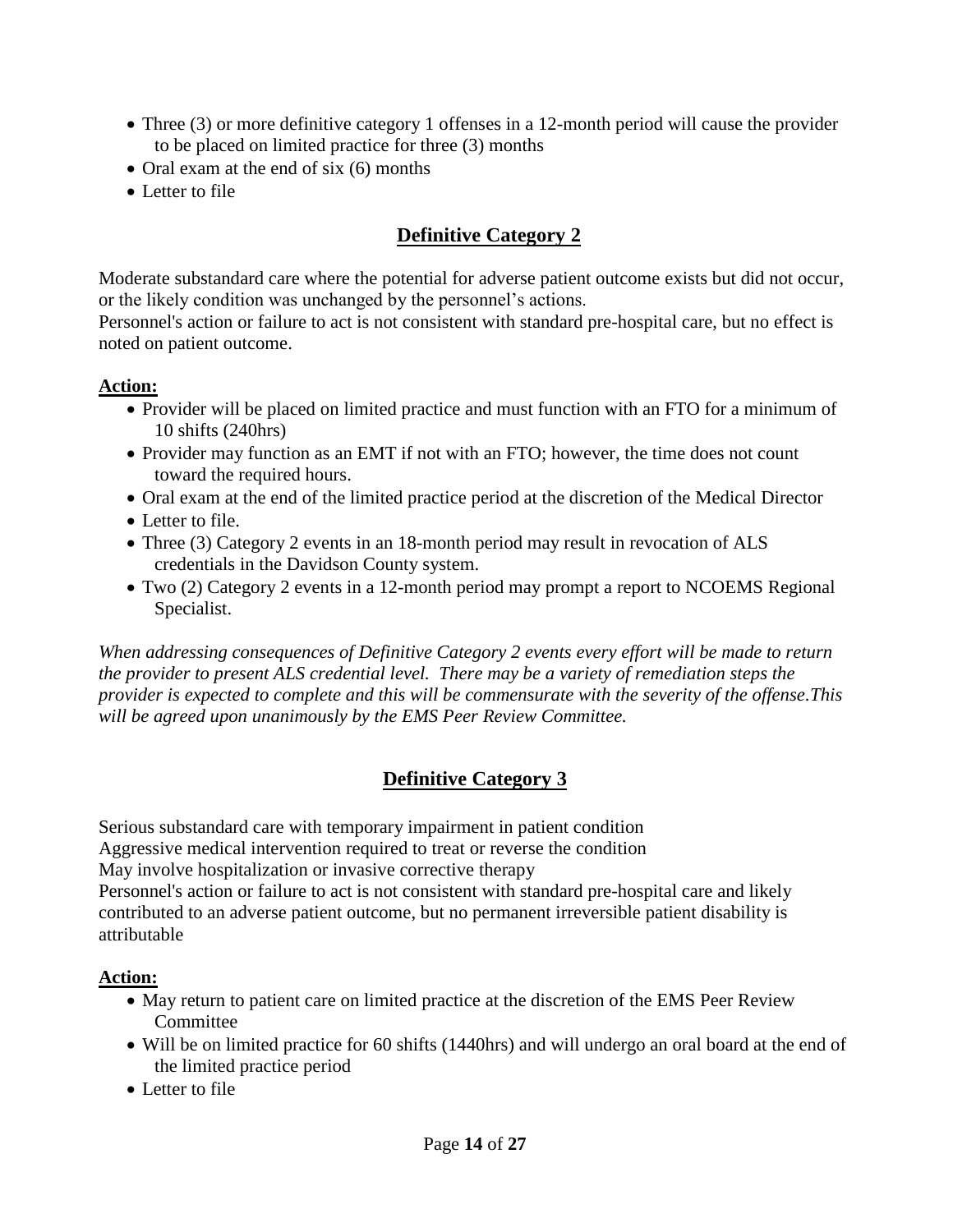- Will prompt a report to NCOEMS Regional Specialist
- Two (2) Category 3 events in a 12-month period will result in the revocation of ALS credentials in the Davidson County system.

*When addressing consequences of Definitive Category 3 events every effort will be made to return the provider to present ALS credential level. There may be a variety of remediation steps the provider is expected to complete and this will be commensurate with the severity of the offense.This will be agreed upon unanimously by the EMS Peer Review Committee.*

# **Definitive Category 4**

Serious or fatal substandard care with permanent patient impairment Irreversible injury or serious impairment resulting from substandard care Personnel's action or failure to act is not consistent with standard pre-hospital care and likely contributed to the adverse patient outcome, which involves loss of limb, permanently impaired bodily function, or death

### **Action:**

- May result in immediate revocation of patient care privileges at the discretion of the EMS Peer Review Committee
- May return to patient care on limited practice at discretion of EMS Peer Review Committee
- Will be on limited practice for 60 shifts (1440hrs) and will undergo an oral board at the end of the limited practice period
- Letter to file
- Will prompt a report to NCOEMS Regional Specialist
- Two (2) Category 4 events may result in the revocation of ALS credentials in the Davidson County system.

# *Summary of Review*

All incidents must be investigated individually and while categorization of the incident and disciplinary actions are predefined, the EMS Peer Review Committee may make recommendations not specifically defined. This may include an educational process, tutoring by the EMS Operations Manager or FTO (or equivalent designee), committee or clinical activity participation, or other special project.

Recommendations may also include a time frame for completion, penalties, or consequences for noncompliance. The EMS Operations Manager, ES Director, and County Manager will make all final decisions to include operational or employment issues.

The EMS Peer Review Committee will be responsible for providing incident review results, decisions, and remediation requirements to personnel. All necessary notifications will be made within 48 hours (2 business days) from the EMS Peer Review formal meeting.

All incident reviews will be thoroughly documented. The EMS Operations Manager will be responsible for ensuring that all documents are placed in a secured file maintained by the EMS Peer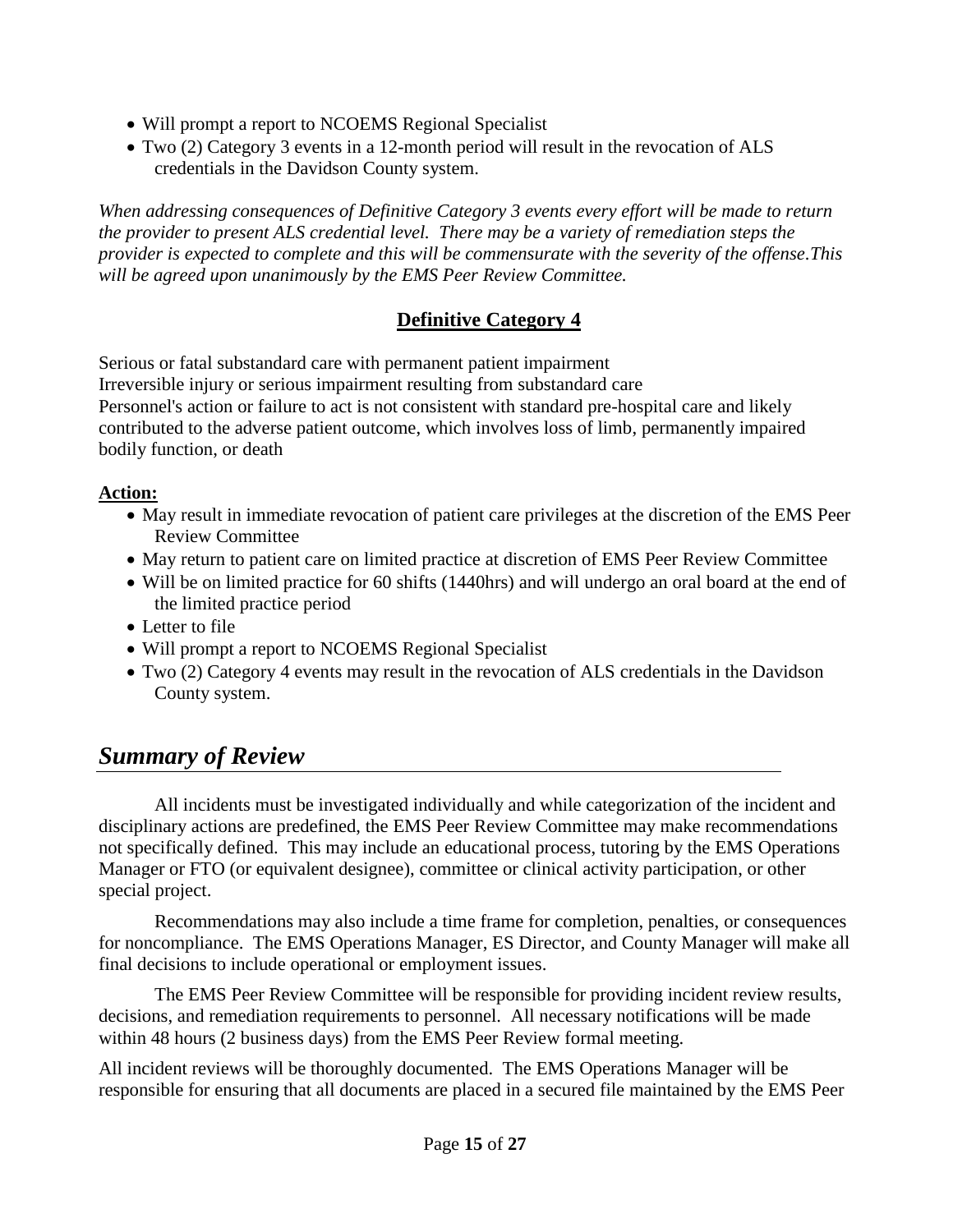Review Committee. Further records will be included in the personnel's file consistent with Davidson County Government Policy concerning Human Resource matters.

These actions are actions taken by the Peer Review Committee, this does not preclude actions taken by Davidson County Emergency Services Administration for GOG and County Policy violations.

# **Medical Incident Review Appeal Process**

In the event a personnel member does not agree with the findings of the EMS Peer Review Committee, he/she may submit concerns in writing to the EMS Operations Manager within 5 business days. In the event a decision is made after consultation among committee members, such as a Category 0 or 1 offense, then a formal EMS Peer Review Committee meeting will convene. If the appeal arises after a formal EMS Peer Review Committee decision is made (category 2 - 5), then an Incident Review Committee shall be convened. This process is outlined below and pertains mainly to personnel where his/her credentials for practice are suspended.

In the event the Medical Director temporarily revokes an EMS provider's privileges, the individual will have the opportunity to appeal the revocation within the Davidson County EMS system by the following guidelines:

Upon notification of the revocation by the Medical Director, the provider will have five (5) business days to file an appeal. The appeal must be in writing to the EMS Operations Manager and the Medical Director.

After receipt of the appeal, the EMS Operations Manager will notify the Incident Review Committee of the appeal. The Committee will set an appeal date, which should be no greater than seven (7) business days barring any unforeseen circumstances, after the receipt of the appeal letter.

# *Medical Incident Review Appeal Committee*

The Incident Review Committee shall serve as a subcommittee of the EMS Peer Review Committee, and function in accordance with N.C.G.S 131E-95 and section .3101 of the NC Administrative Code.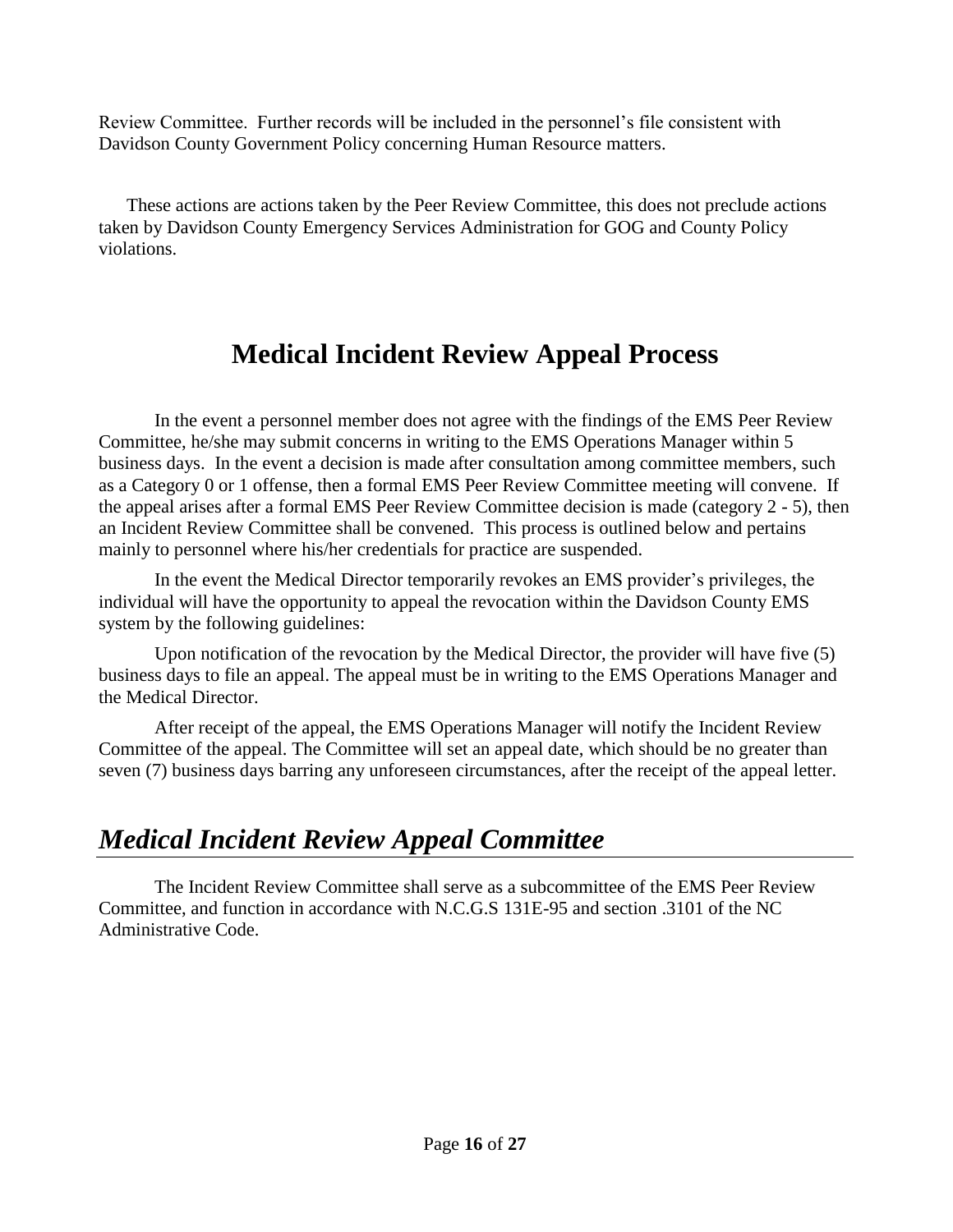# *Purpose:*

For review and disposition of matters related to EMS personnel, to include didactic practical skills, in the effort to maintain performance improvement of the EMS system and its delivery of service from both new and existing staff.

The following positions will be filled by members who are not involved with the EMS Peer Review Committee:

#### **The Incident Review Committee:**

- Emergency Services Director
- A shift EMS Shift Supervisor
- A shift Paramedic
- B shift EMS Shift Supervisor
- B shift Paramedic
- C shift EMS Shift Supervisor
- C shift Paramedic
- D shift EMS Shift Supervisor
- D shift Paramedic
- 1. Once the Committee is in session, the provider will have a maximum of 30 minutes to present their case to the Committee. This presentation can include documentation, witnesses, etc. After 30 minutes or at the conclusion of the presentation, whichever comes first, the Committee may ask questions of the provider.
- 2. After the provider has discussed the case, the Medical Director will have a maximum of 30 minutes to present the case to the Committee. This presentation can include documentation, witnesses, etc. After 30 minutes or at the conclusion of the presentation, whichever comes first, the Committee may ask questions of the Medical Director.
- 3. After the Committee has heard both sides of the case, the committee will convene in closed session to discuss the presentations involving the case.
- 4. After discussion of the case, the Committee will discuss and vote on one of the following options:
	- Overturn the penalty of the EMS Personnel
	- **Example 3** Accept the Medical Director's penalty as indicated
	- Accept the Medical Director's penalty, but consider a lesser penalty
	- Accept the Medical Director's penalty, but consider a greater penalty
- 5. After a simple majority vote by the Committee, the board will reconvene in open session and the Committee Chair will present the decision. The Committees' decision is **FINAL** within the Davidson County EMS System.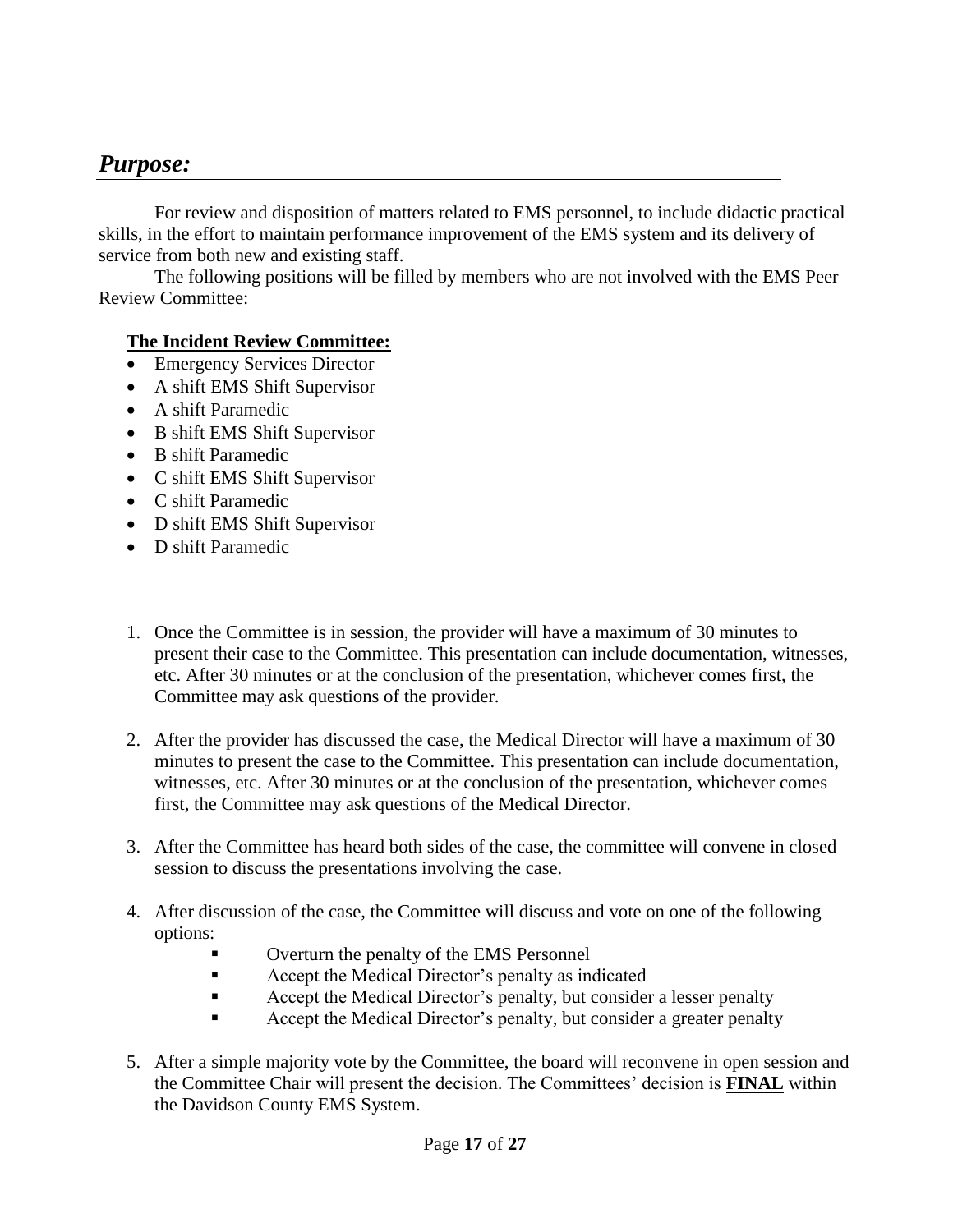- 6. The next business day following the appeal hearing, the provider, the Medical Director, and the EMS Operations Manager will be notified in writing, the Committees' decision.
- 7. Upon receipt of the decision, the EMS Operations Manager will place the letter in the provider's personnel file and take actions as dictated by the committee's actions.

# **EMS Peer Review Committee**

The name of this committee shall be the Davidson County Emergency Medical Services (DCEMS) Peer Review Committee.

The activities, duties, and responsibilities of this committee are set forth legislatively through House Bills 452 and 453 promulgated as Section 2600 of the NC Administrators Code, under the authority of the North Carolina Medical Care Commission.

The EMS Peer Review Committee shall serve as the Oversight and Review Committee for the county's EMS system.

The Committee performs Medical Review of EMS system data for the purpose of evaluating patient care; evaluating proficiency of staff, effectiveness of Policy Protocol and Procedure as well as medical direction within the county's EMS system.

The Committee utilizes information attained through review of system data including Paramedic Program, for evaluation and assessment as to the needs and effectiveness of the educational programs for staff and the system's policy and or protocol as it relates to patient care.

This Committee shall make recommendations they deem appropriate for the purpose of improving both the service and service delivery within all system areas. Evaluate, review, and make recommendations as to how EMS is integrated and operates within the overall healthcare system within the community.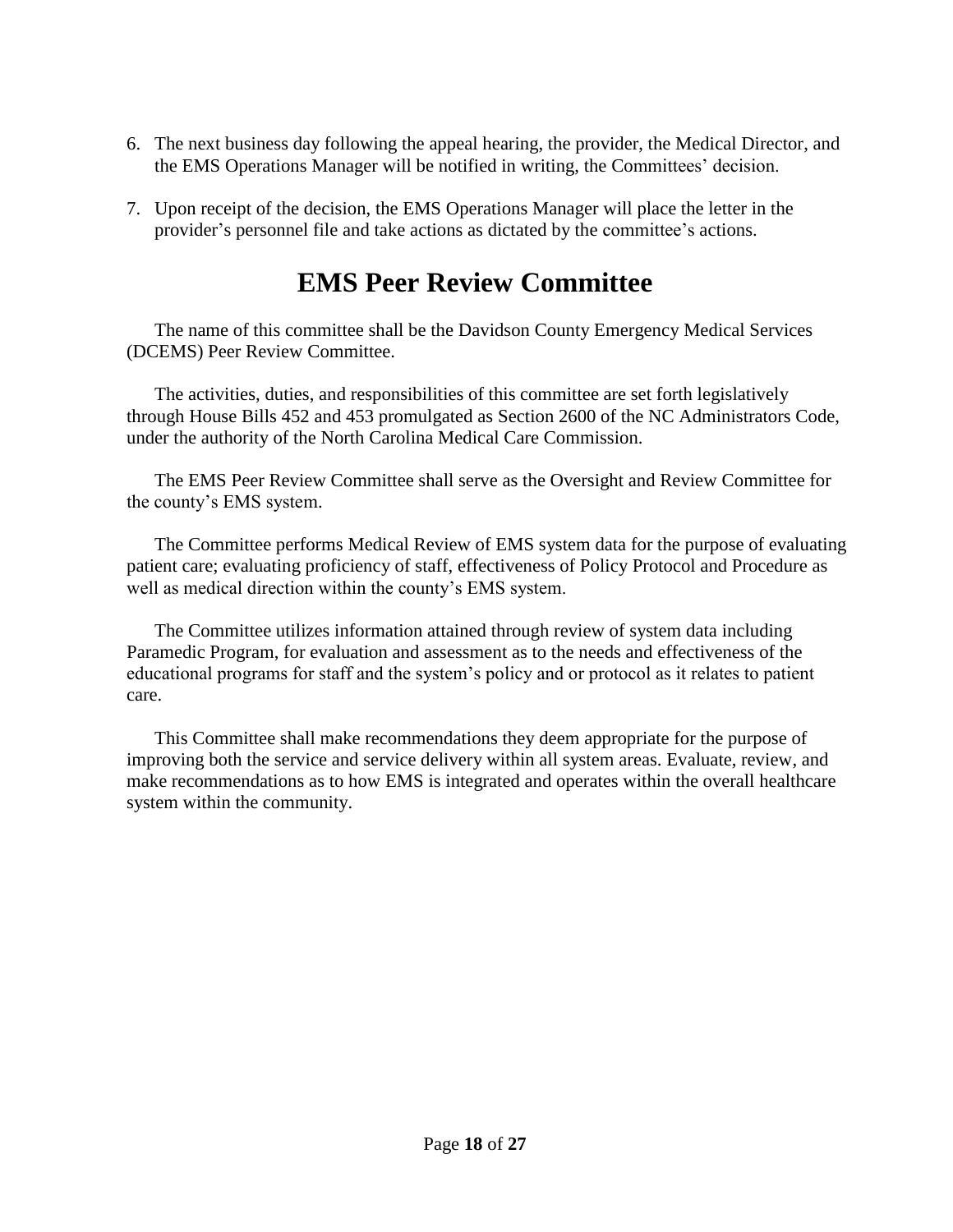# *EMS Peer Review Committee Membership:*

Membership of the EMS Peer Review Committee shall represent individuals that embrace and work toward fulfilling the purpose and objectives of the EMS Peer Review Committee. Minutes will be maintained of the committee meetings throughout the approval period for Davidson County Emergency Medical Services.

- 1. The Medical Director or designee will lead EMS Peer Review meetings involving clinical issues.
- 2. The EMS Operations Manager is responsible for setting up and coordinating the time and location for all committee meetings.

#### **The Davidson County EMS Peer Review Committee shall consist of the following:**

| Physician/Chairman         | <b>EMS</b> System Medical Director (V) |  |  |  |
|----------------------------|----------------------------------------|--|--|--|
| <b>Davidson County EMS</b> | <b>EMS</b> Operations Manager (V)      |  |  |  |
|                            | <b>EMS</b> Review Technician (V)       |  |  |  |
|                            | A-Shift FTO/SGT/LT* (V)                |  |  |  |
|                            | B-Shift FTO/SGT/LT* (V)                |  |  |  |
|                            | C-Shift FTO/SGT/LT $*(V)$              |  |  |  |
|                            | D-Shift FTO/SGT/LT $*(V)$              |  |  |  |
|                            | A-Shift Paramedic <sup>*</sup> (V)     |  |  |  |
|                            | B-Shift Paramedic <sup>*</sup> $(V)$   |  |  |  |
|                            | C-Shift Paramedic <sup>*</sup> $(V)$   |  |  |  |
|                            | D-Shift Paramedic <sup>*</sup> $(V)$   |  |  |  |
|                            |                                        |  |  |  |

**Davidson County Emergency Communications** Training Officer (V)

**Public Health Nurse Appointed by Health Director** 

(V) – Denotes Voting Members of the Davidson County EMS System Peer Review Committee. \* *Denotes a two-year term.*

- 3. Members shall be encouraged to attend all meetings of the committee or subcommittee on which they serve.
- 4. Members shall be encouraged to take an active role in all activities of the committee and assist in developing and supporting the activities of the agenda and goals. Active participation is defined as work that promotes and facilitates fulfilling the goals and objectives of the Peer Review Committee, including, but not limited to, serving on standing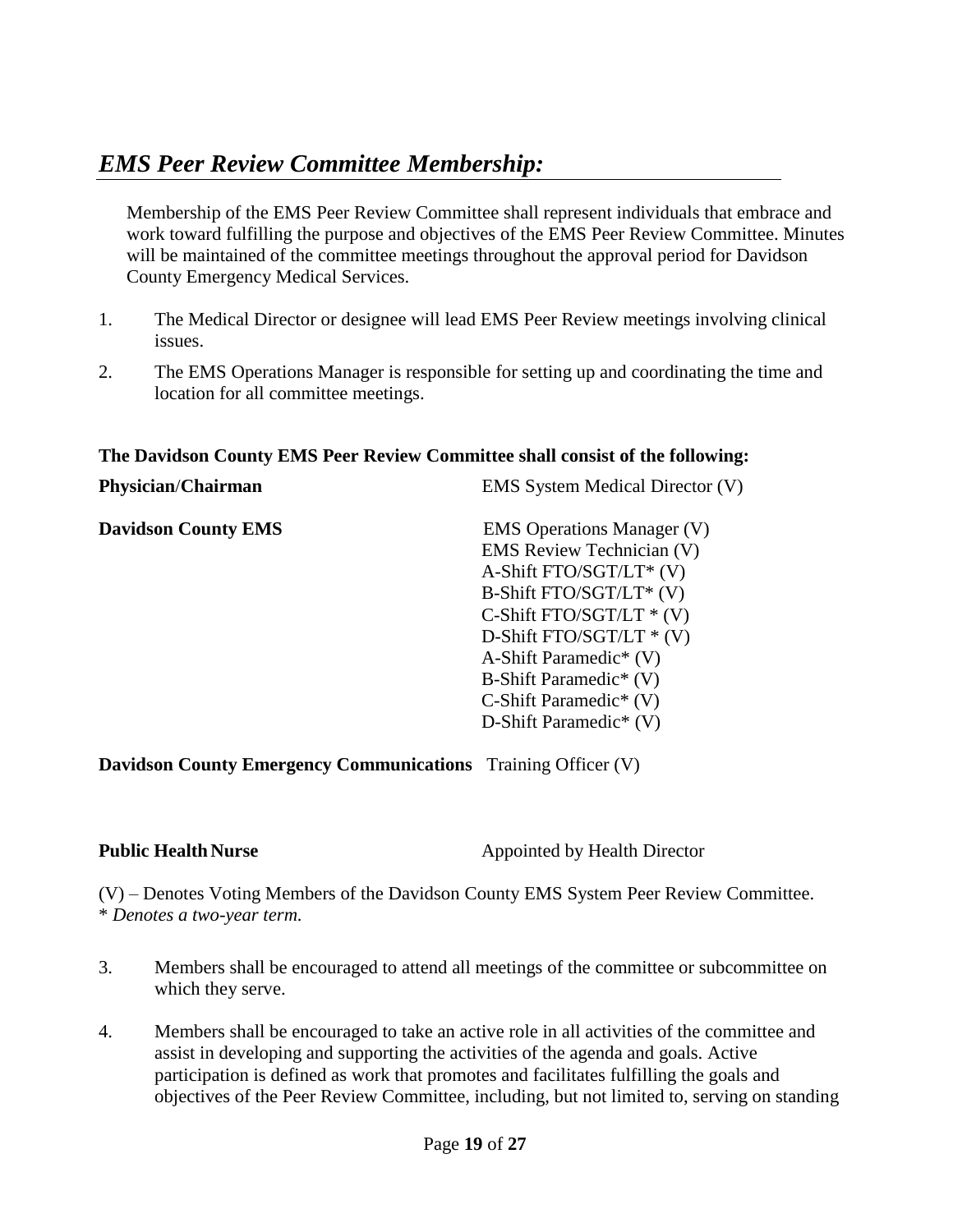or special committees, donating time, etc. and supporting the efforts of the work group. The committee will review and collect data for quality improvements in patient care and education of crew members.

- 5. Committee members shall attend all meetings as evidence of support and membership.
- 6. Committee members shall serve staggered terms with one-half serving for a one-year term and one-half for a two-year term, requiring reappointment of one-half of the committee on an annual basis.
- 7. Removal of a Committee member shall be by affirmative vote not less than two-thirds of the voting members. Any member to be removed shall be given a two week written notice of any meeting in which the removal is to be voted upon and shall be entitle to appear before and be heard by the committee members.
- 8. Absence by a committee member from three consecutive committee meetings shall constitute eligibility for dismissal from the committee.
- 9. Members shall remove themselves from the Peer Review Committee when they can no longer commit to actively supporting its mission, or due to non-attendance of the meetings.
- 10. Vacancies shall be filled by an affirmation vote not less than two-thirds of the voting members.

# *EMS Peer Review Committee Meetings:*

- 1. Committee shall meet at a minimum on a quarterly basis. Such meetings will be designated at the first meeting as to the meeting dates, times, and meeting place and each year thereafter. Each member shall be notified of the meetings in advance.
- 2. **Special Meetings:** The Chairperson shall call such special meetings as may deem necessary to carry out the duties of the Committee. Upon written request of at least 3 members, the Chairperson shall call a meeting within 10 working days.
- 3. **Quorum**: A quorum shall consist of fifty one percent (51%) of the active committee members. A quorum shall be required to transact business.
- 4. **Agenda:** Any member may request the Chairperson to place an item on the agenda. If the Chairperson should decline to do so, said member might have such item placed on the agenda by submitting it in writing to the Chairperson with supporting signatures of at least three (3) members.
- 5. **Rules of Order**: Robert's Rules of Order, Newly Revised Edition, shall govern the deliberations of all meetings of the Committee and its subcommittees.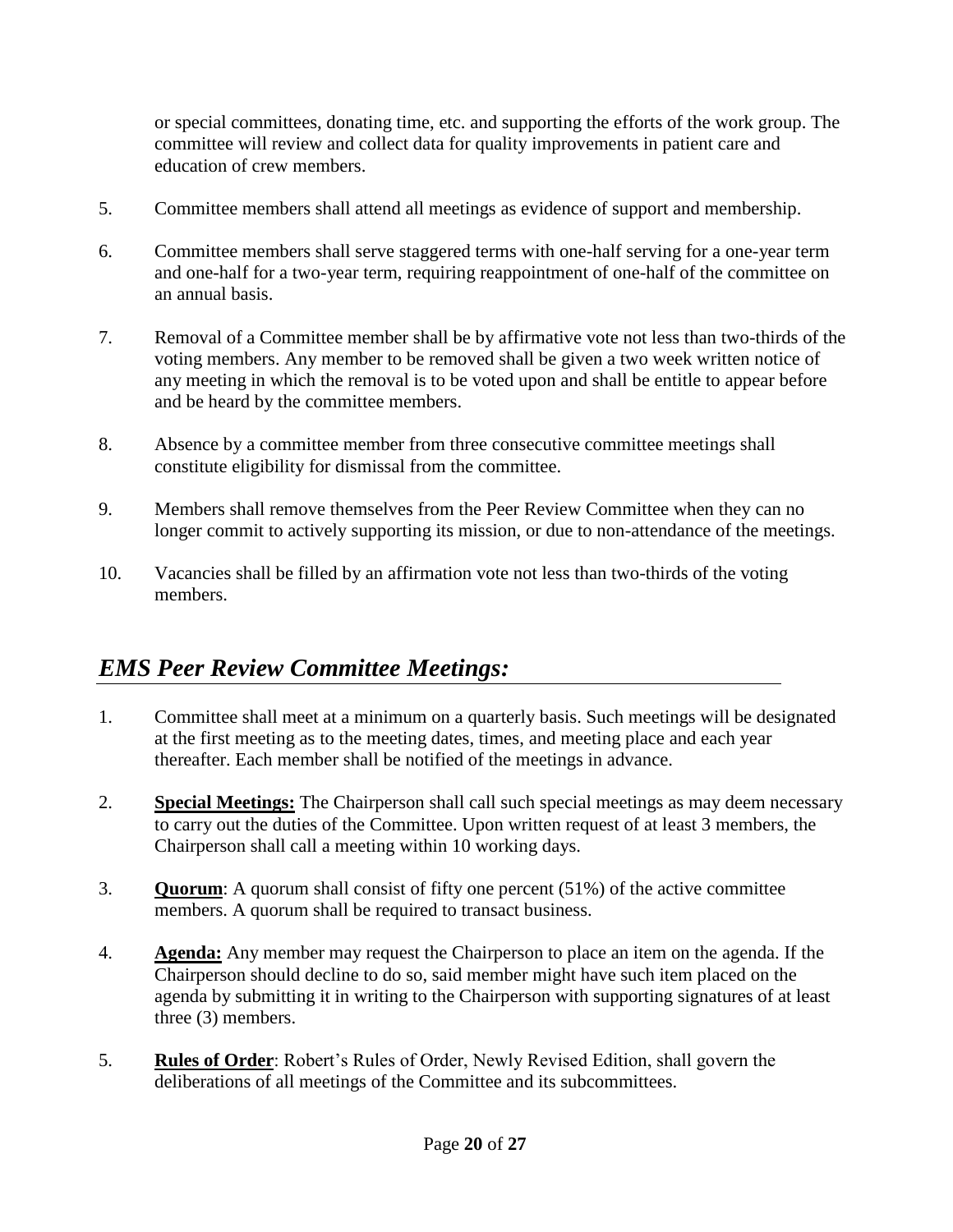- 6. **Notice of Meetings**: Notice of the time, date, place, and agenda items for consideration of each meeting shall be given in writing to all members at least 2 weeks prior to each meeting by the Secretary. Any matters not appearing on the agenda may be considered upon a favorable vote of the majority of the members present. Notice of Special Meetings and agenda items shall be given to all Committee members in writing or by phone at least (7) seven days in advance of any special meeting.
- 7. In the event to investigate a matter more thoroughly, the Chairperson may at any time appoint a subcommittee. This subcommittee will investigate and report back to the full committee of their findings.

# **VOTING**

- a. One vote: Each committee member including the Chairperson shall be entitled to one vote.
- b. Proxy votes: No member shall be entitled to vote by Proxy.
- c. Abstentions: Members may register their abstention on any vote, which shall be recorded in the minutes; members are encouraged to abstain on matters, which would pose for them a conflict of interest.
- d. Determination of Actions: All final actions, Committee positions, or policy recommendations shall require the favorable vote of a majority of those committee members present which represents a quorum at a duly called meeting.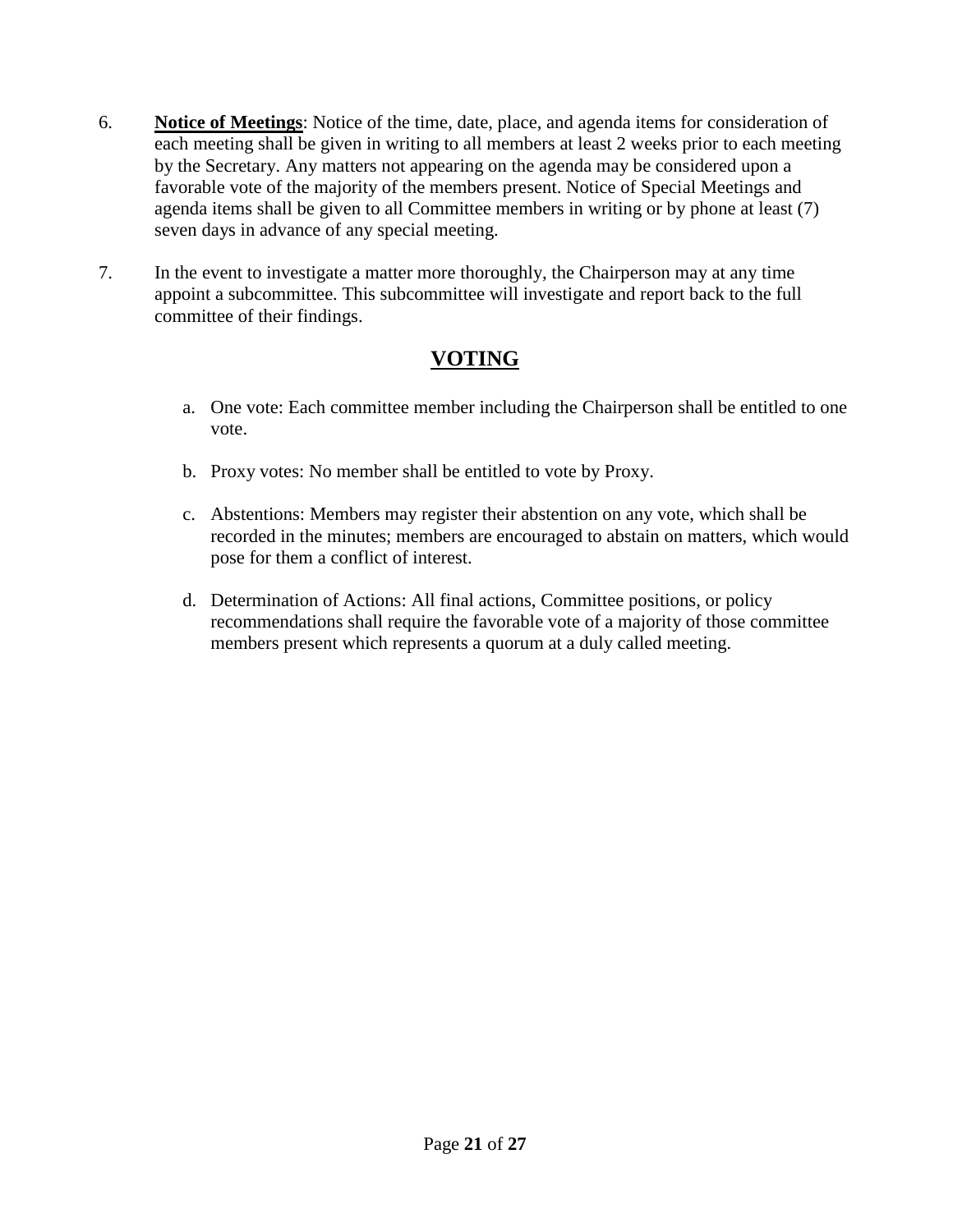## **OFFICERS**

The officers shall consist of the Following:

- Chairperson (System Medical Director)
- Vice-Chairperson (EMS Operations Manager)
- Secretary (EMS Review Technician)

The vice-chairperson and secretary shall be set as outlined from the membership of the Peer Review Committee. The Chairperson shall be the System Medical Director of Davidson County EMS.

The Chairperson shall preside at all meetings of the Committee. The Chairperson or her designee shall prepare the agenda for all meetings; maintain confidentiality of the medical records and personnel issues that are discussed. She will also be Facilitator for all discussions. The Vice-Chairperson shall, in the event of the absence; disability, resignation, removal or death of the Chair possesses all duties as the Chair.

The Secretary shall keep minutes of the meetings of the Committee, listing of all members and the officers, maintain listing of attendance at meetings, and shall see that all notices and agendas are duly given in accordance with provisions of these bylaws. The Secretary shall be custodian of all records and perform other duties as prescribed by the committee.

# *General Provisions:*

- 1. The Committee shall keep a copy of these bylaws, resolutions approved by the Committee and the membership, minutes of the meetings of the committee, current names, addresses, emails, and other contact information pertaining to each member, and other records and materials deemed pertinent by the Committee in order to achieve the purposes of the Quality Management Committee.
- 2. The official business and reporting period of the Peer Review Committee shall be:

#### **Calendar Year**

- **Quarter 1:** January, February, March
- **Quarter 2:** April, May, June
- **Quarter 3**: July, August, September
- **Quarter 4**: October, November, December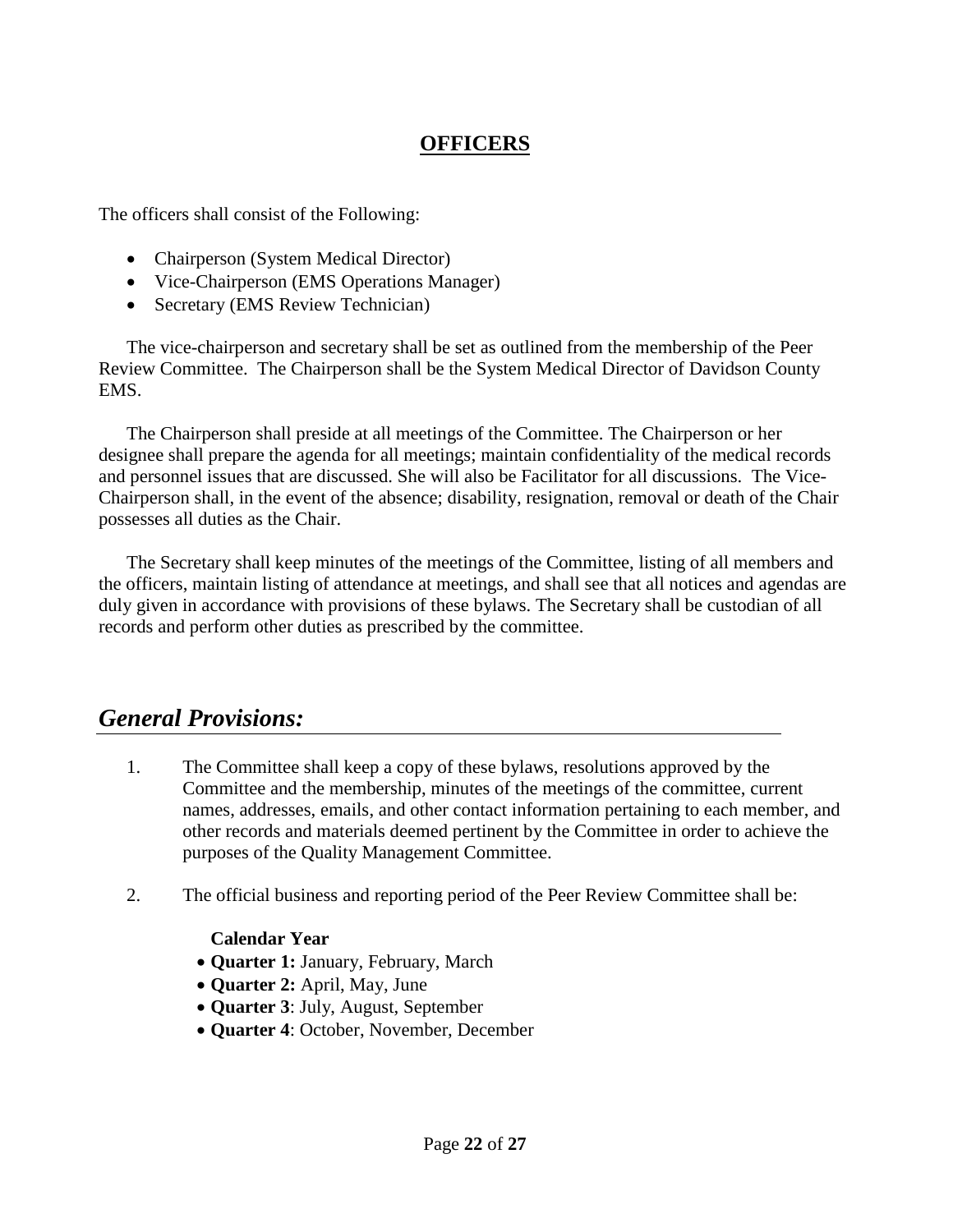- 3. **Confidentiality** of all medical records, audits, reviews of records and personnel issues, including reviews of suspension of paramedics by the Medical Director will be maintained at all times. All committee members will follow the Davidson County EMS policy on confidentiality.
- 4. **Issuance of reports or recommendations:** No reports and recommendations shall be released in the name of the Committee unless it has been duly adopted by a favorable vote of a majority of the members of the Committee.
- 5. **Recommendations:** The Committee may address matters of recommendations to be endorsed by the Committee in regular scheduled meetings, both recommendations for improvement of the local EMS system and or recommendation on administration oversight and Legislative matters shall be forwarded to the County Manager and the Board of Commissioners for review

# *Amendments to the Bylaws*

1. The bylaws may be amended by a simple majority vote of the members of the Peer Review Committee at any regular or special meeting thereof. The committee shall have the authority to amend the bylaws and operate under these changes until the members of the committee rectify these changes at any scheduled meeting. Any amendment, alteration, change or deletion from the bylaws shall be consistent with the rules and regulations of the NCOEMS that limit or regulate the powers of the Peer Review Committee. Each year the bylaws will be reviewed and changes will be implemented at that time, if no other amendments are made throughout the year.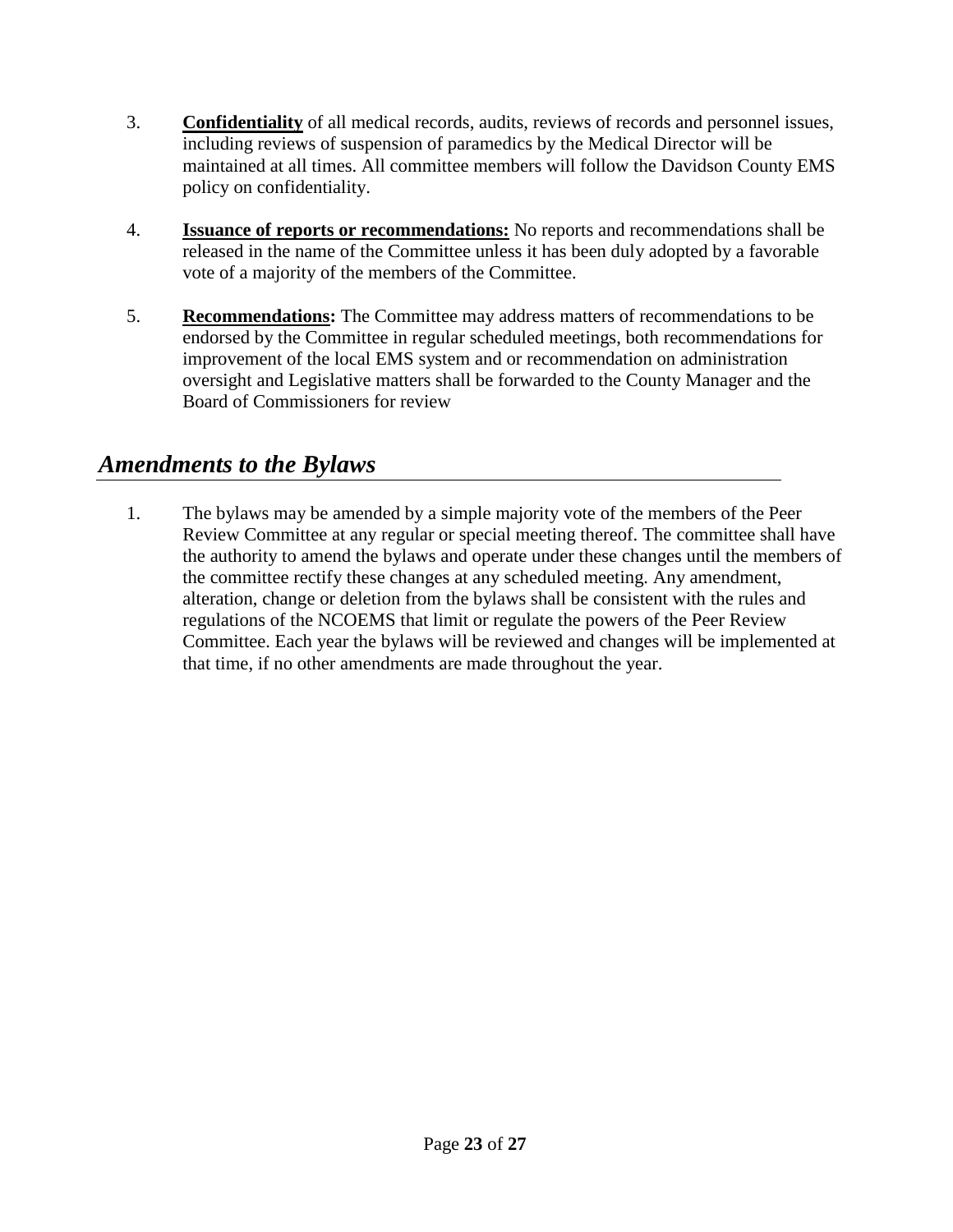# **Performance Improvement Query Topics & Schedules**

Review of data elements will follow the North Carolina College of Emergency Physicians Standards for the Selection and Performance of EMS Performance Improvement. Each query topic listed will have the associated NCCEP Topic category identified in parentheses.

The EMS Review Technician will review topics as outlined in the following plan. Additional topics and categories may be added to the review list as requested by the EMS Peer Review Committee, Medical Director, or EMS Operations Manager.

# *Mandatory Query Items:*

- Advanced Airway Usage / Rapid Sequence Intubation
- Pediatric Incident Responses Age 12 and Younger (Trauma and Medical)
- Cardiopulmonary Arrest
- STEMI Care
- CVA Care
- Trauma Care requiring Level I trauma center destination

# *Personnel Performance Items to be Reviewed:*

- General PCR Documentation
- Protocol Documentation
- Vital Sign Documentation
- Skills Performed
- Skill Proficiency
- Protocol Compliance
- Controlled Substance Counts
- Skill Complications
- System Triage and Destination Plan Compliance
- Deaths during EMS care
- Refusal of Care
- Restraint Use during EMS care
- Tactical EMS Events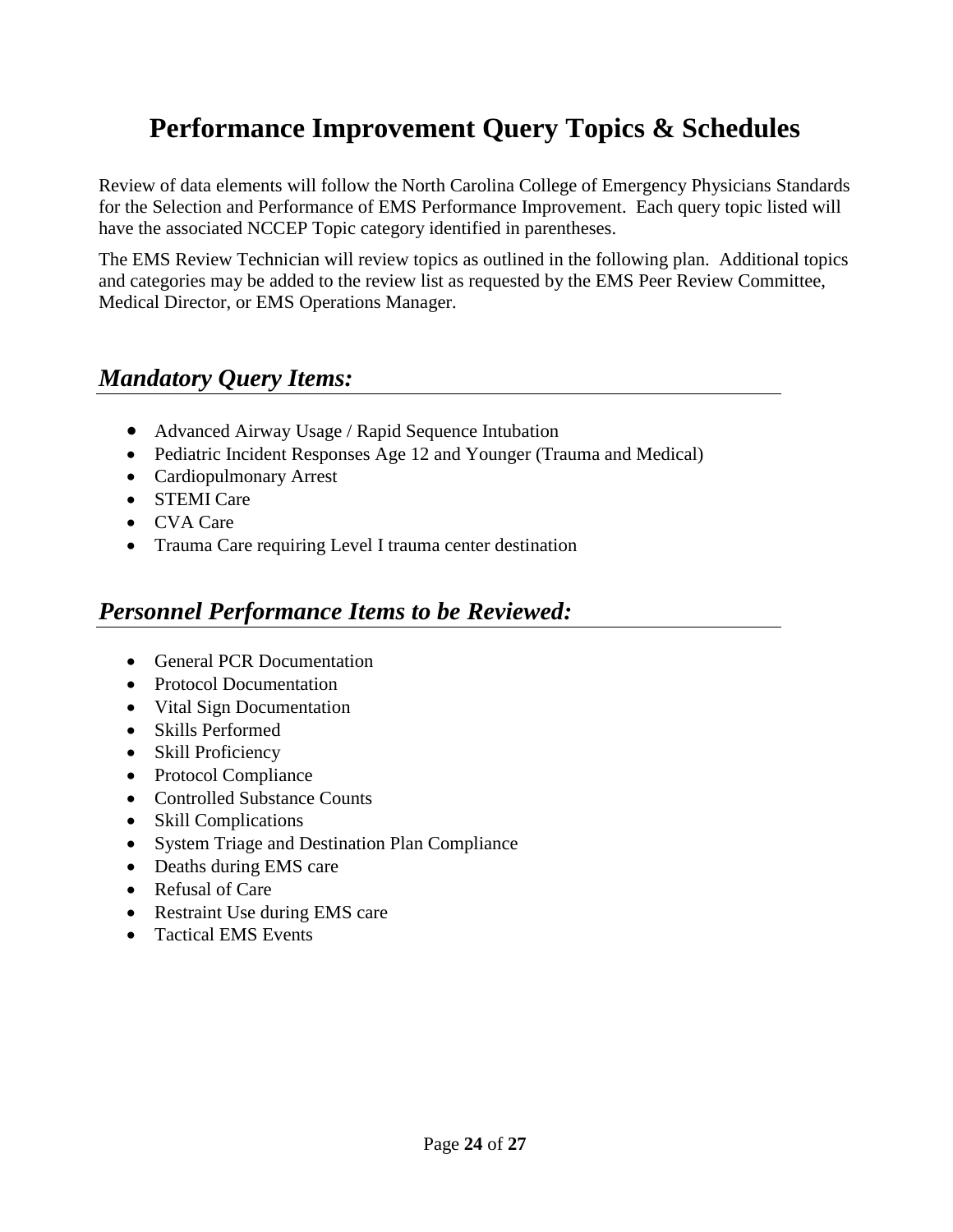# **Rapid Sequence Intubation Program**

Davidson County EMS has elected to provide Rapid Sequence Intubation (RSI). This is a life-saving procedure but also has the potential to induce great harm. In respect to the potential danger of the procedure, special education and maintenance of that education is warranted. While all EMT-Paramedics in the Davidson County EMS system will be trained in Rapid Sequence Intubation, certain EMT-Paramedics will be identified as RSI Medics.

# *Qualifications of an RSI Medic for Credentialing:*

- 1. Must be full-time in the Davidson County EMS system. (Part-time EMT-Paramedics will be assessed on a case-by-case basis).
- 2. Must have  $\geq 1$  year of experience at the EMT-Paramedic level.
- 3. Must maintain 100 % completion rate on NCOEMS Airway form when indicated.
- 4. Must attend Davidson County EMS annual update/education session on RSI.
- 5. Must take and pass a comprehensive RSI written test with a score > 80%
- 6. Must complete a skills proficiency assessment

# **EMT-Paramedic participating in RSI procedure:**

Two EMT-Paramedics must be on-scene in order to complete the procedure. At least one (1) of the EMT-Paramedics must be an RSI Medic designated by the Medical Director.

An off-duty EMT-Paramedic may participate in this procedure but must notify 911 Communications during the event that they are now in-service and record on their time record.

# *Peer Review of RSI Procedure:*

The EMS Review Technician, EMS Operations Manager, or Medical Director will be notified within 24 hours of an RSI procedure including weekends, but preferably the same duty shift unless after 2300. The EMT-Paramedic performing the RSI should complete the report. An immediate review of the PCR and the NCOEMS Airway form will occur. All RSI procedures (limit 12) will be reviewed at the annual RSI update/educational session. Protocol compliance will be strictly maintained.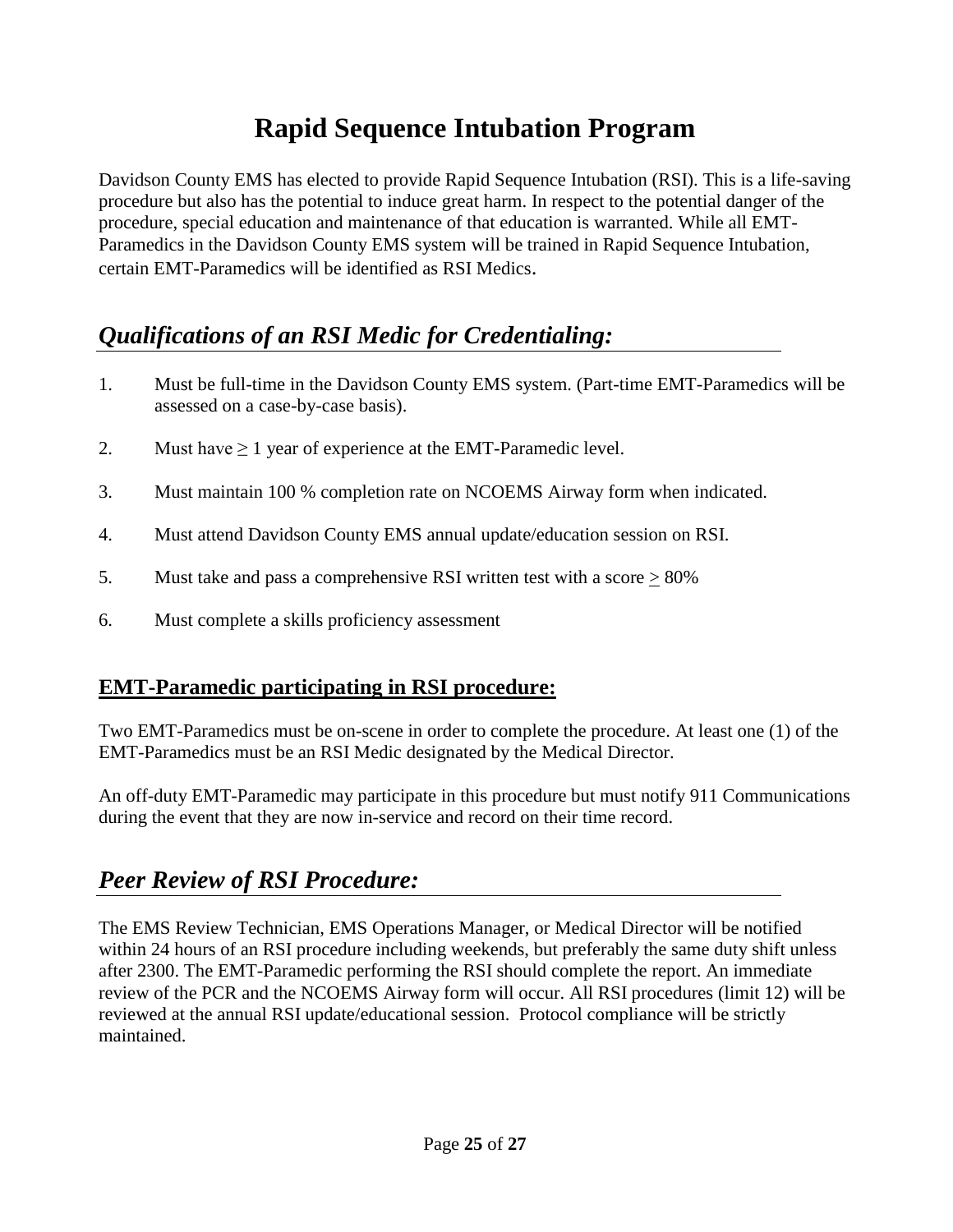

# **Davidson County Emergency Services**

935 North Main St. Lexington, NC 27292 **Office:** 336-242-2270 **Fax:** 336-249-7863



# *Medical Incident Review Documentation Form*

Incident Number Date of Notification

Name:

*Person receiving notification or discovery*

Description of Event:

| <b>Presumptive Category Assignment:</b> | $\bf{0}$ | $\overline{2}$ | 3 |       |
|-----------------------------------------|----------|----------------|---|-------|
|                                         |          |                |   |       |
|                                         |          | Member:        |   | Date: |
|                                         |          |                |   |       |
|                                         |          |                |   |       |
|                                         |          |                |   |       |
| Peer Review Members Notified            |          |                |   |       |
|                                         |          |                |   |       |
|                                         |          |                |   |       |
|                                         |          |                |   |       |
|                                         |          |                |   |       |